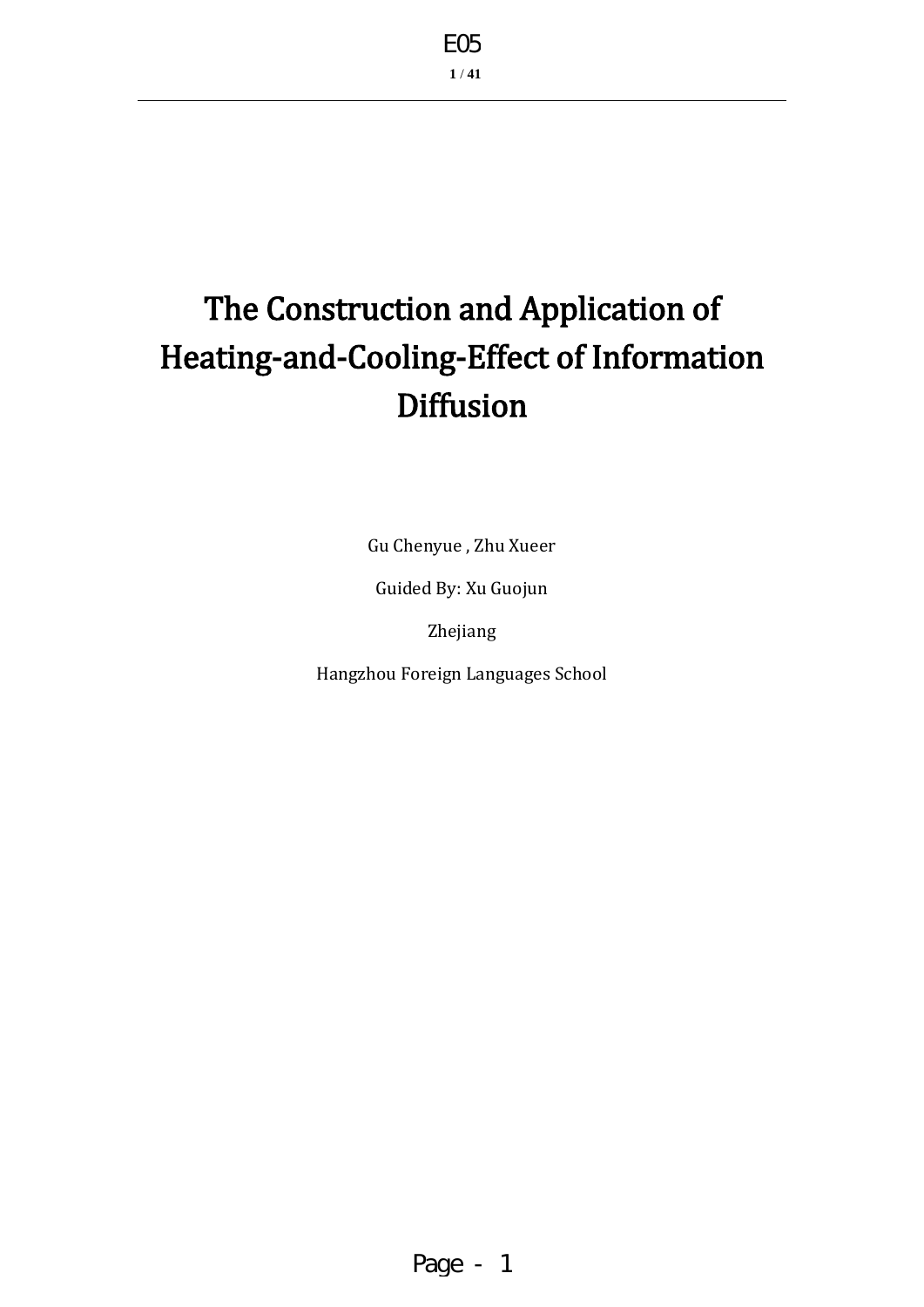#### **Abstract**

This article targets on understanding the influence of a specific message during a message-transmit process.

Drawing an analogy between the law of thermodynamics and heat transport theory and the growth of the influence and between Newton's law of cooling and the regression, two basic models named the Heating-Effect-Model and the Cooling-Effect-Model of information are induced. By defining the variables as information quantity-G, Total of transmitting points during one process-x, the order of a transmitting point during the process-n, transmitting duration-t and the influence of the message-H, models show how t and n work to produce the result of H. Based on the test results of real data, a mathematical model to describe the process through an expression is created

And the model is applied to public opinion transmission and message transmission of relief supplies in disaster areas. And it is also applied in financial crisis, which introduces a new method in solving financial problems.

Key words: information diffusion, heat conduct, Newton's law of cooling, public opinion, relief supplies, financial crisis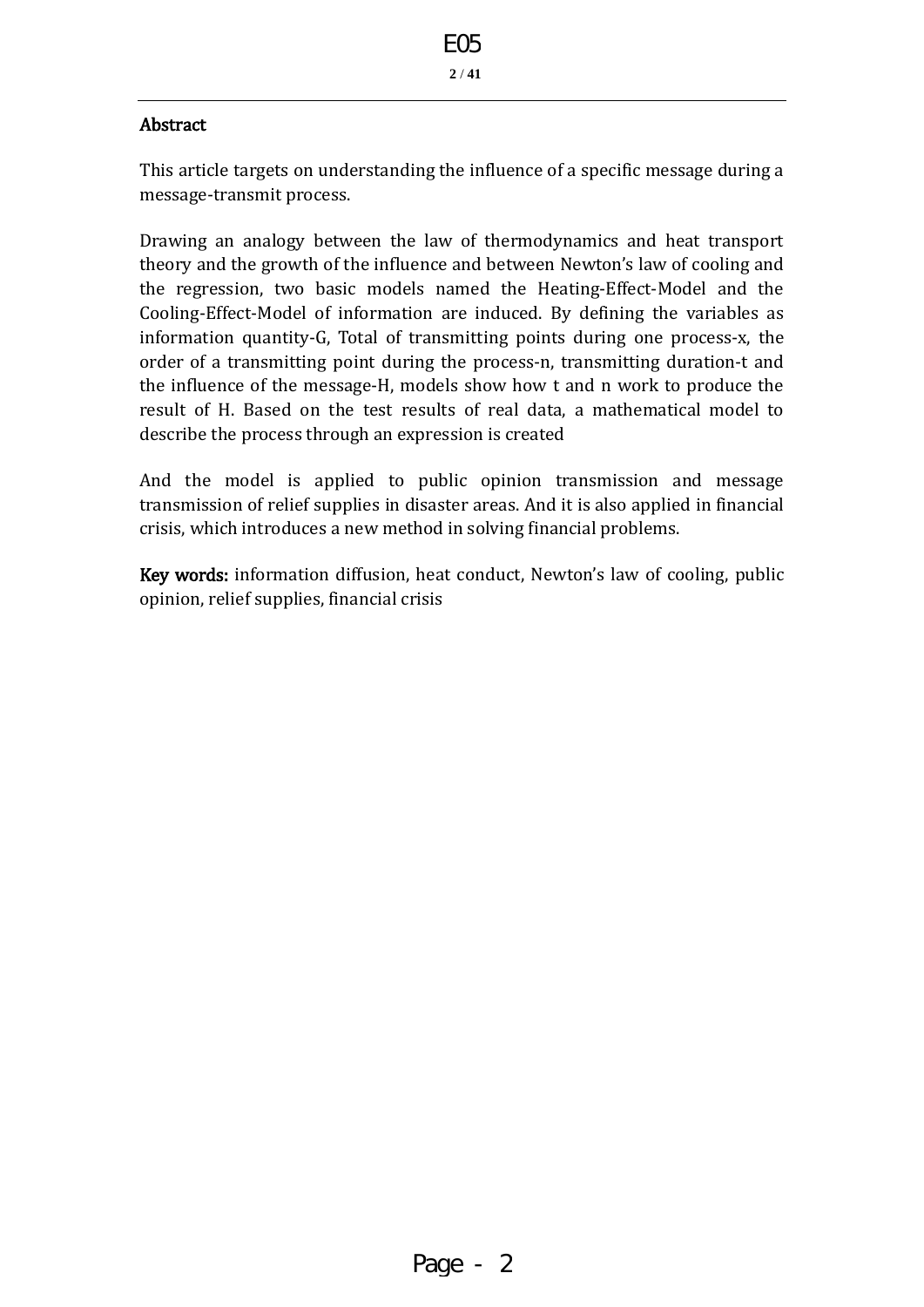# E05

**3** / **41**

#### **Contents**

Abstract

- 1. Introduction
- 2. Modeling
	- 2.1 Terminology
	- 2.2 Mathematical Modeling Process

2.2.1 Heating-Effect of Information Diffusion

2.2.2 Cooling-Effect of Information Diffusion

3. The 1st Application of Heating-Effect and Cooling-Effect of Information Diffusion: The Transmission of Public Opinion

- 3.1 Introduction
- 3.2 Application
- 3.3 Analysis

4. The 2nd Application of Heating-Effect of Information Diffusion: Disaster Relief Goods Distribution

- 4.1 Introduction
- 4.2 Application
- 4.3 Analysis

5. The 3rd Application of Cooling -Effect of Information Diffusion: The Recovery of Financial Crisis

5.1 Introduction

5.2 Application

5.3 Case

- 5.4 Analysis
- 6. Summary and expectations
- 7. Preparatory Knowledge
- 8. References
- 9. Mathematica program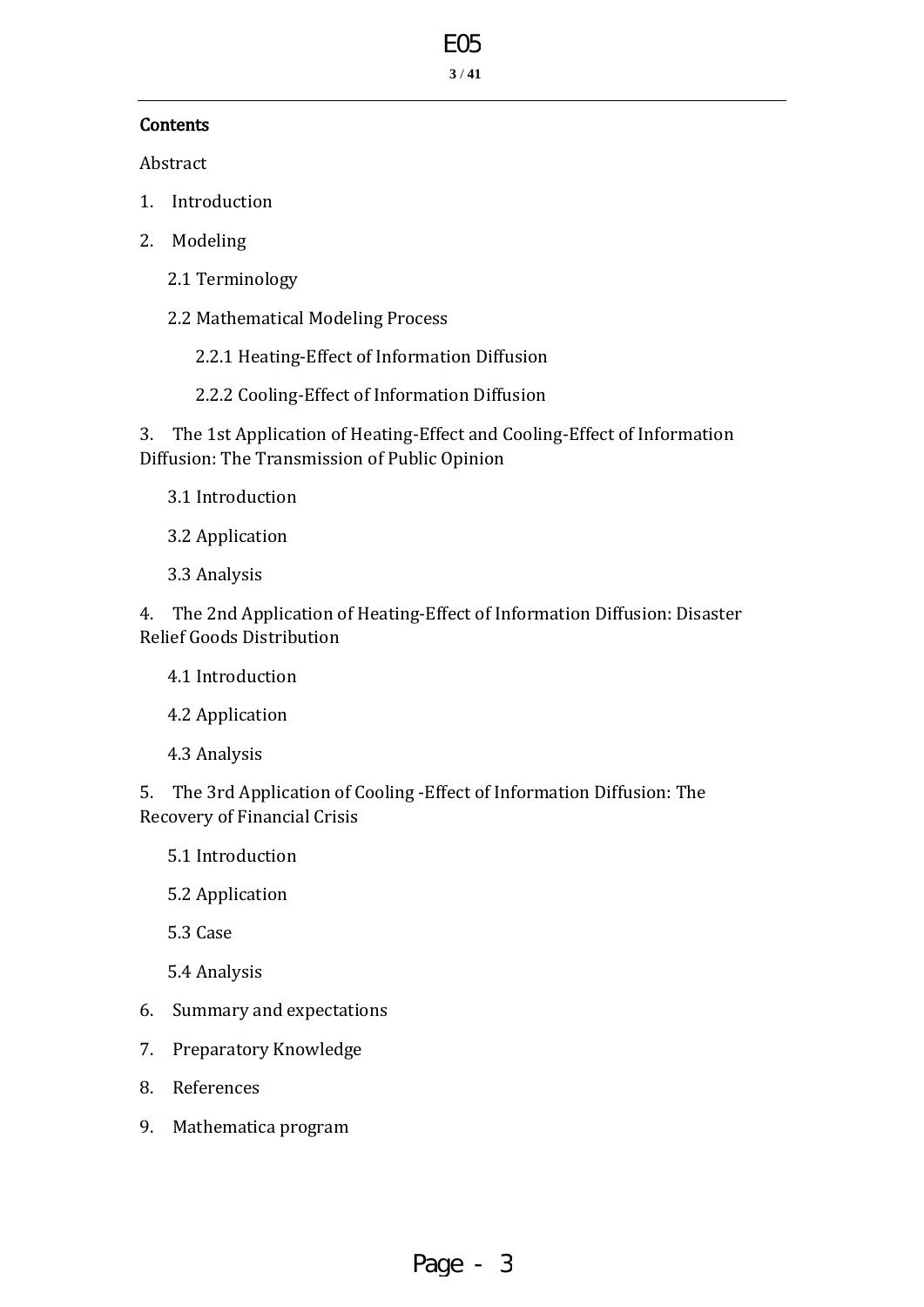#### 1. Introduction

With the advancement of information technology, increasingly rapid dissemination of information, transmission continues to expand.

Facebook, Twitter, and their Chinese versions micro-blog, Wechat, QQ are becoming the primary tools of communication and transmission of information. In 1991 the adaptation of the film Six Degrees of Separation was staged on Broadway. The leading actor brought up the concept of "six degrees of separation" in a joke. Not until the United States Professor of social psychology at Harvard University Miguel• Rahm summarized its meanings did "six degrees of separation" become noticed in social networks research. In 2006, the United States Microsoft researchers' network experiments clearly proved this rule. While Complex network founder Balabaxi proposed "19 degrees of separation" on the basis of six degrees of separation.

The fast growth of Internet information transmission productivity leads us to explore information diffusion.

Communication was formed initially in 1940 in the United States as a new social subject. Mainland China introduced communication science in the early 80s. Earlier researches on the particular propagation established models qualitatively oriented. In recent years, researchers have developed some more mathematical models, attempting quantitatively to analyze the information diffusion mechanism, leading to the development of Transmission dynamics.

Mainly two mathematical methods were applied in past models. One is to use certain differential equation to describe Dynamics State at any time between changes and to forecast spread results of information as shown in SIS and SIR models. Another is to establish stochastic model based on probability analysis during random process. Through transfer probability of the system's state, various probabilities of the end state can be calculated, as shown by BA model. Recently, some scholars used social physics research to establish analogies between the propagation and dissemination of the information.

However, based on the understanding of the target type of information diffusion process, draw an analogy between the dissemination of information and heat transmission is more appropriate considering its crucial characters during diffusion. The conclusion came from identifying target transmission body and comparison between two models originated in separate academic realms. Therefore, this paper will focus on introducing the construction and application of a new model of information diffusion named heating-and-cooling-effect Model

With the knowledge of heat transfer and dissipation laws, essential elements of the physics theory were extracted and used to compare with the principal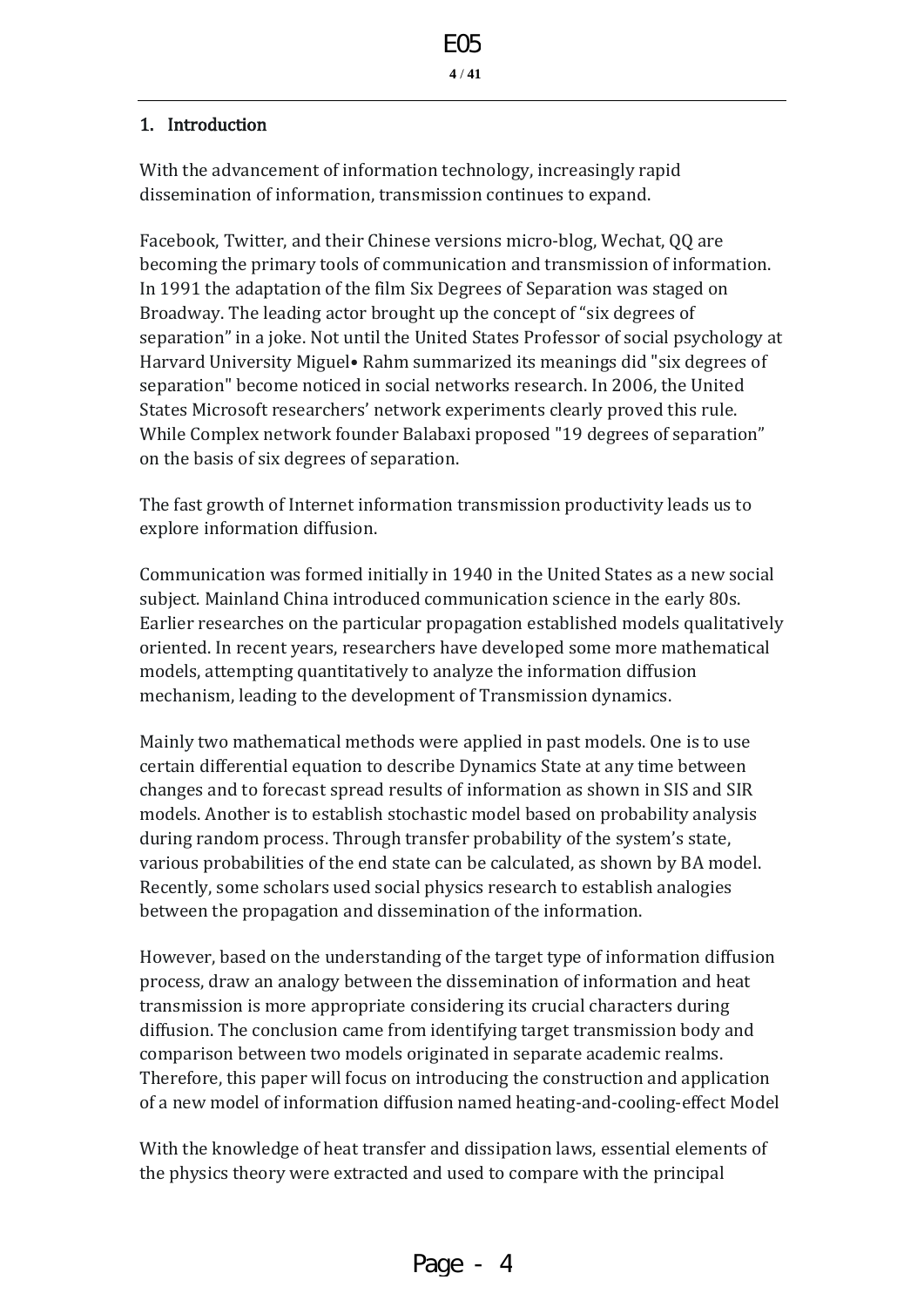#### **5** / **41**

characters in information diffusion process. As a result, heating-and-cooling-effect Model, comprised in the form of two basic models, was deduced. After setting mathematical foundation, further researches on applications of the model are produced.

Amazing to discover, applications can be widely distributed in different realms of subjects. In this treatise, three forms are exhibited to show the value of the established Model.

They are: 1. Evaluation of impacts of diffused public opinion. 2. Spread of information concerning disaster relief goods within the limit of disaster aftermath.

3. Rough predictability of the recovery of the financial crisis.

Every explanation of Application contains aspects: 1. Mathematical adoption of Model function to calculate the variables value. 2. How is the model useful? 3. Statistical analysis

Dissemination of information is a complex process. Simple mathematical models are naturally incapable of giving immaculate accurate summary or prediction. However, studies heretofore on this subject are not yet mature, and it is foreseeable how illimitable potential the Internet information is to bring. However, this state of being premature is what results in this paper and many other papers. It has been a great honor to be aware of it and be determined to go on the journey of exploring it.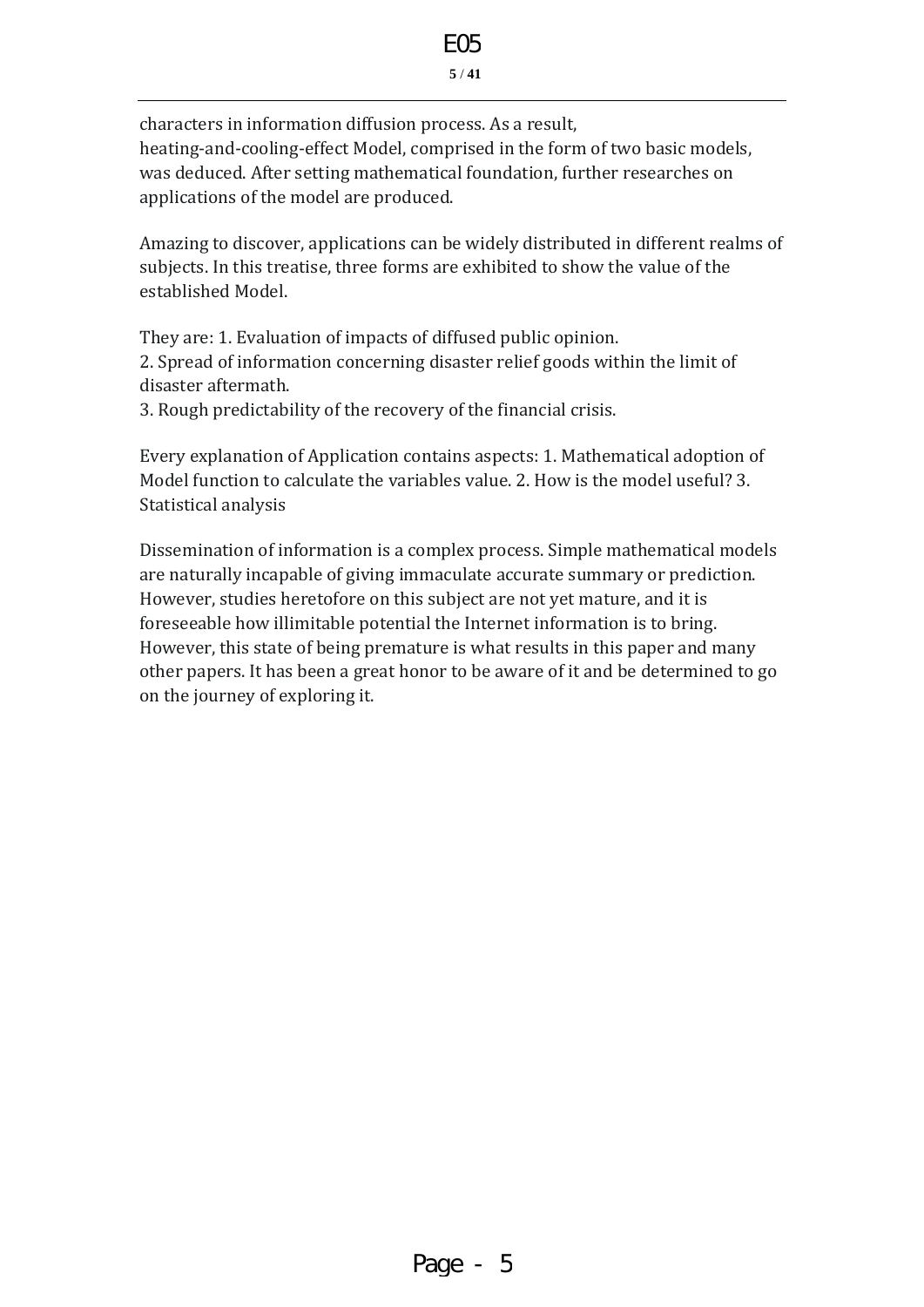#### 2. Modeling

#### 2.1 Denotation

- 1. 'm' denotes the order of a transmitting point during the process, the propagagtion distance, meaning that the message spread from the propagation source (denoted by 0) has traveled through m points.
- 2. 't' denotes the transmitting duration.
- 3. 'H' denotes the strength of the influence of the message, which interpreted as  $H(m.t)$ .
- 4. 'G' denotes the information quantity.
- 5. 'v' denotes the propagation rate.
- 6.  $H_0'$  denotes the greatest strength of influence.
- 7. 'a' is a constant, denoting the transmission coefficient, which determines the rate at which the information travels one point to another.
- 8. 'b' is a constant, influenced by the attractiveness and specificity of information.
- 9. 'x' denotes the total of transmitting points during one process, signifying the range of information spreading.

#### 2.2 Mathematical Modeling Process

First of all, it should be emphasized that the model is based on the system of Oral Communication, and is established on a limited range of spreading.

Core laws of thermodynamics shows that, if two sets of system with different temperatures contact, heat Exchange occurs until they reach the same temperature. Let's apply this model to information Diffusion. Understandings are: an article starts to spread and gain attention during its diffusion process. Information absorbs heat to become a piece of hot information. While spreading, getting downloaded, receiving comments, its range of influence continuous to expand. However, with the passage of time, the strength of influence ceases to decline, and People's enthusiasm decreases - information cools down.

Move on to modeling:

## 2.2.1 Heating-Effect of Information Diffusion

Assume that information has the greatest strength of influence at its starting point. Moreover, its strength of influence decreases with the progression of time at any other point while decreases along the degree diffusion every moment. In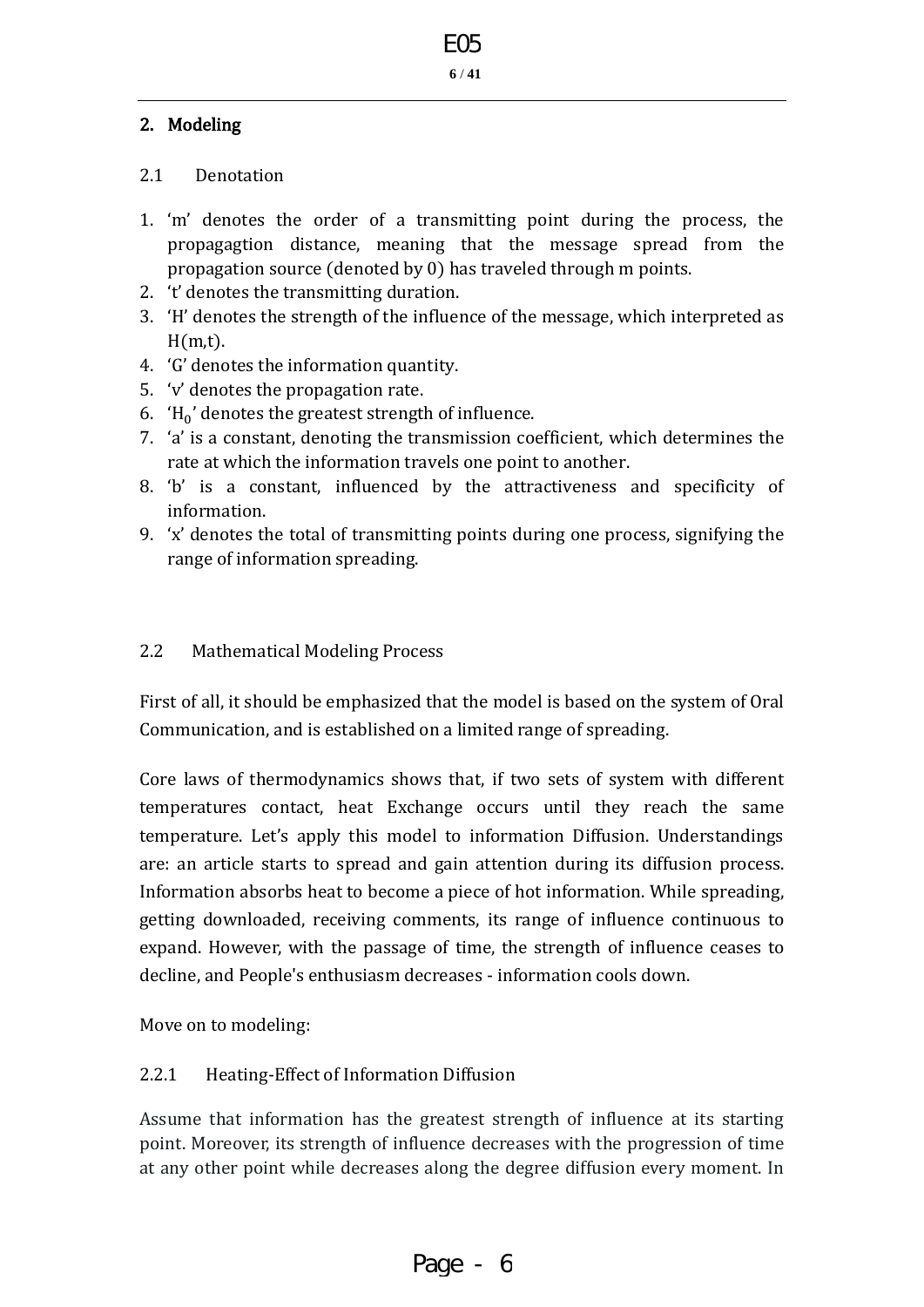addition, the speed of diffusion is directly proportional to the strength of influence.

Though the variable m is on discrete, it could be seen as continuous when the range of spreading x is defined as a huge number.

So the information quantity at Point m get from Point (m-1) in an infinitesimal period of time can interpreted as:

$$
G = -a \frac{\partial H}{\partial m} dt \tag{1}
$$

And during the same time, Point m pass on information to the next Point  $(m+1)$ , the quantity of it can interpreted as:

$$
G_1 = -a\left(\frac{\partial H}{\partial m} + \frac{\partial^2 H}{\partial m^2}dm\right)dt\tag{2}
$$

Then the accumulation is:

$$
\Delta G = G - G_1 = a \frac{\partial^2 H}{\partial m^2} dm dt \tag{3}
$$

(In reality, the information a person passes on is also the accumulation, which is different from the model. This process is to remove the calculation of information passed twice. Considering that the model is aimed to analyze the range of the spreading, the process has no influence.)

Assuming that the increment of H interpreted as  $\frac{\partial H}{\partial x}$  $\frac{\partial \Pi}{\partial t}$ dt is connected with the information quantity, the accumulation of information at Point m also interpreted as:

$$
\Delta G = b \frac{\partial H}{\partial t} dm dt \tag{4}
$$

Combine (3) and (4), and the equation is get:

$$
\frac{\partial \mathbf{H}}{\partial \mathbf{t}} = \mathbf{k}^2 \frac{\partial^2 \mathbf{H}}{\partial \mathbf{m}^2} , \quad \mathbf{k} = \sqrt{\frac{\mathbf{a}}{\mathbf{b}}} \tag{5}
$$

(Compared with the thermal conduction differential equation, it is almost the same.)

Next, put it into a limit space.

Page 
$$
-7
$$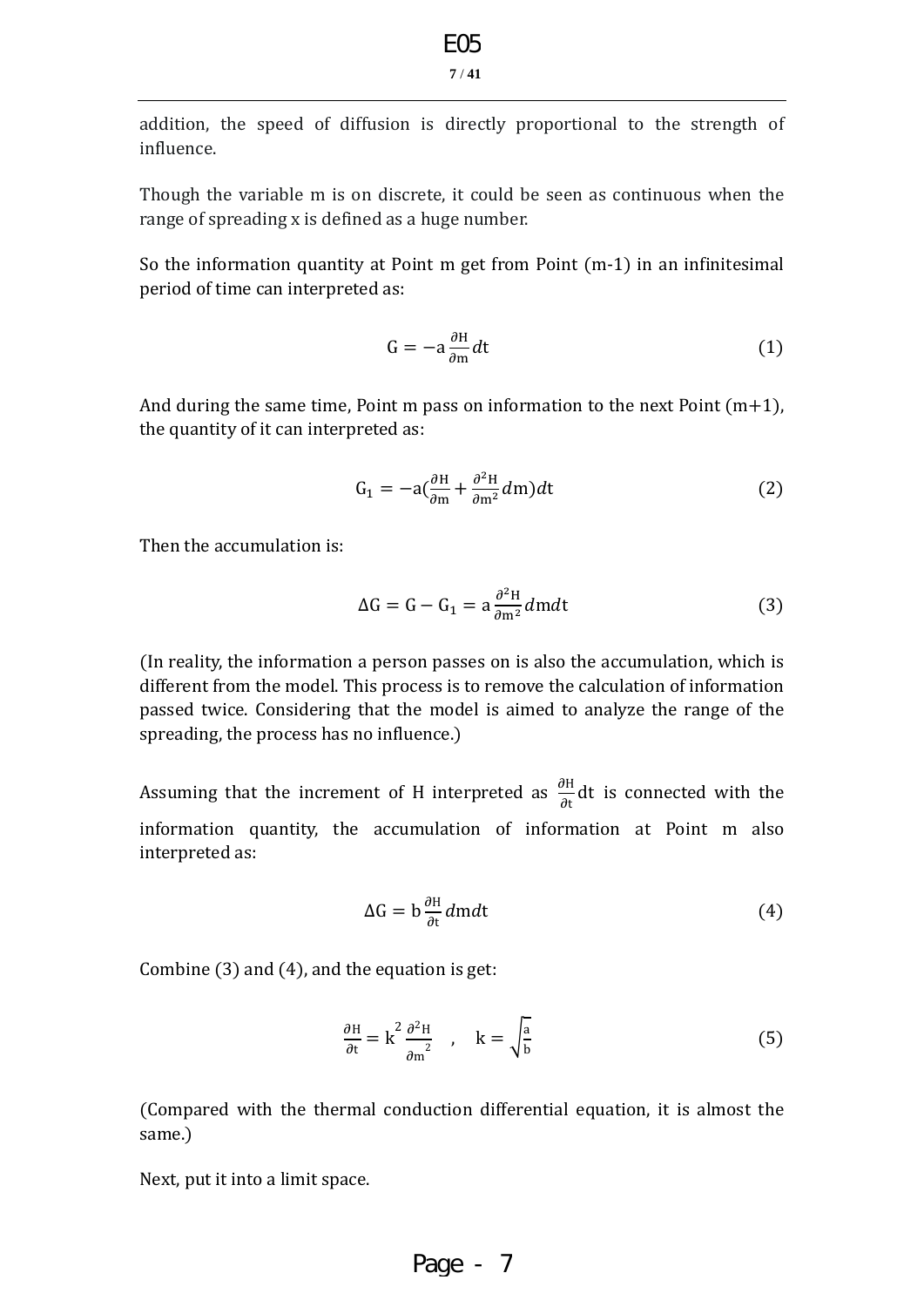Assume that information only passed x rounds. In order to make the calculation easier, another function n is defined, interpreted as:

$$
n = x - m.\t\t(6)
$$

So the source becomes x while the last point is 0. And formula (5) turns to:

$$
\frac{\partial H}{\partial t} = k^2 \frac{\partial^2 H}{\partial n^2} \quad , \quad k = \sqrt{\frac{a}{b}} \tag{7}
$$

Now assume that the strength of influence in the place  $n = x$  is at its greatest all the time. And the place  $n = 0$  (the last point) can't pass on any information, and the boundary conditions are:

$$
H(x,t) = H_0 \quad (t \ge 0)
$$
\n<sup>(8)</sup>

$$
\frac{\partial H(0,t)}{\partial n} = 0 \quad (t \ge 0)
$$
\n(9)

Use function  $f(n)(0 \lt n \leq x)$  to describe the relationship between H and n when  $t=0$ , and initial conditions are:

$$
H(n,0) = f(n) (0 < n \le x)
$$
\n(10)

A new function is introduced for easier calculation:

$$
H = H_0 + I \tag{11}
$$

Substitute (11) into (7), and get:

$$
\frac{\partial I}{\partial t} = k^2 \frac{\partial^2 I}{\partial n^2} , \quad k = \sqrt{\frac{a}{b}}
$$
 (12)

Then the boundary conditions turn to:

$$
I(x,t) = 0 \quad (t \ge 0)
$$
\n
$$
(13)
$$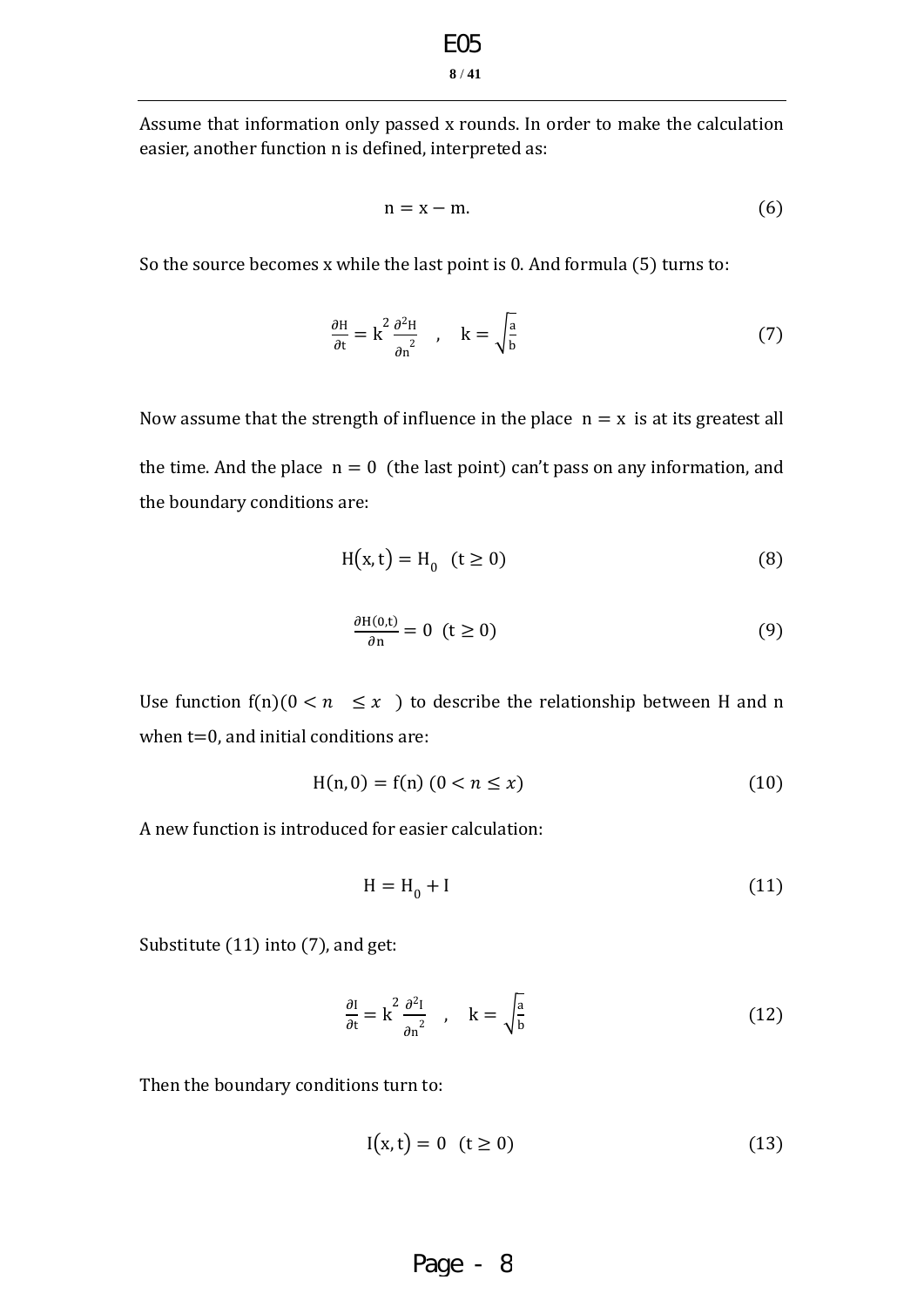$$
\underset{9/41}{\text{EO5}}
$$

$$
\frac{\partial I(0,t)}{\partial n} = 0 \quad (t \ge 0)
$$
\n(14)

And the initial condition becomes:

$$
I(n, 0) = f(n) - H_0 \ (0 < n \le x) \tag{15}
$$

Now, set:

$$
I(n,t) = N(n)T(t)
$$
\n(16)

The equation (12) can be transformed into:

$$
NT = k^2 N^{\prime} T \tag{17}
$$

Then set:

$$
\frac{T}{T} = \frac{k^2 N^{"}}{N} = -k^2 \lambda^2 \quad (\lambda > 0)
$$
\n(18)

It is easy to get a equation group:

$$
\begin{cases}\n\Gamma = -k^2 \lambda^2 T \\
\mu = 2\n\end{cases}
$$
\n(19)

$$
\left(N^{''} + \lambda^{2} N = 0\right) \tag{20}
$$

First, solve equation (19). The solution is as follows:

$$
\frac{d\mathbf{T}}{dt} = -\mathbf{k}^2 \lambda^2 \mathbf{T} \tag{21}
$$

$$
\frac{d\mathbf{T}}{\mathbf{T}} = -\mathbf{k}^2 \lambda^2 dt \tag{22}
$$

Integrate both sides and simplify it, and then get:

$$
T = Ce^{-k^2\lambda^2 t}
$$
 (23)

Second, solve the equation (20), and get:

$$
N = A \cos \lambda n + B \sin \lambda n \tag{24}
$$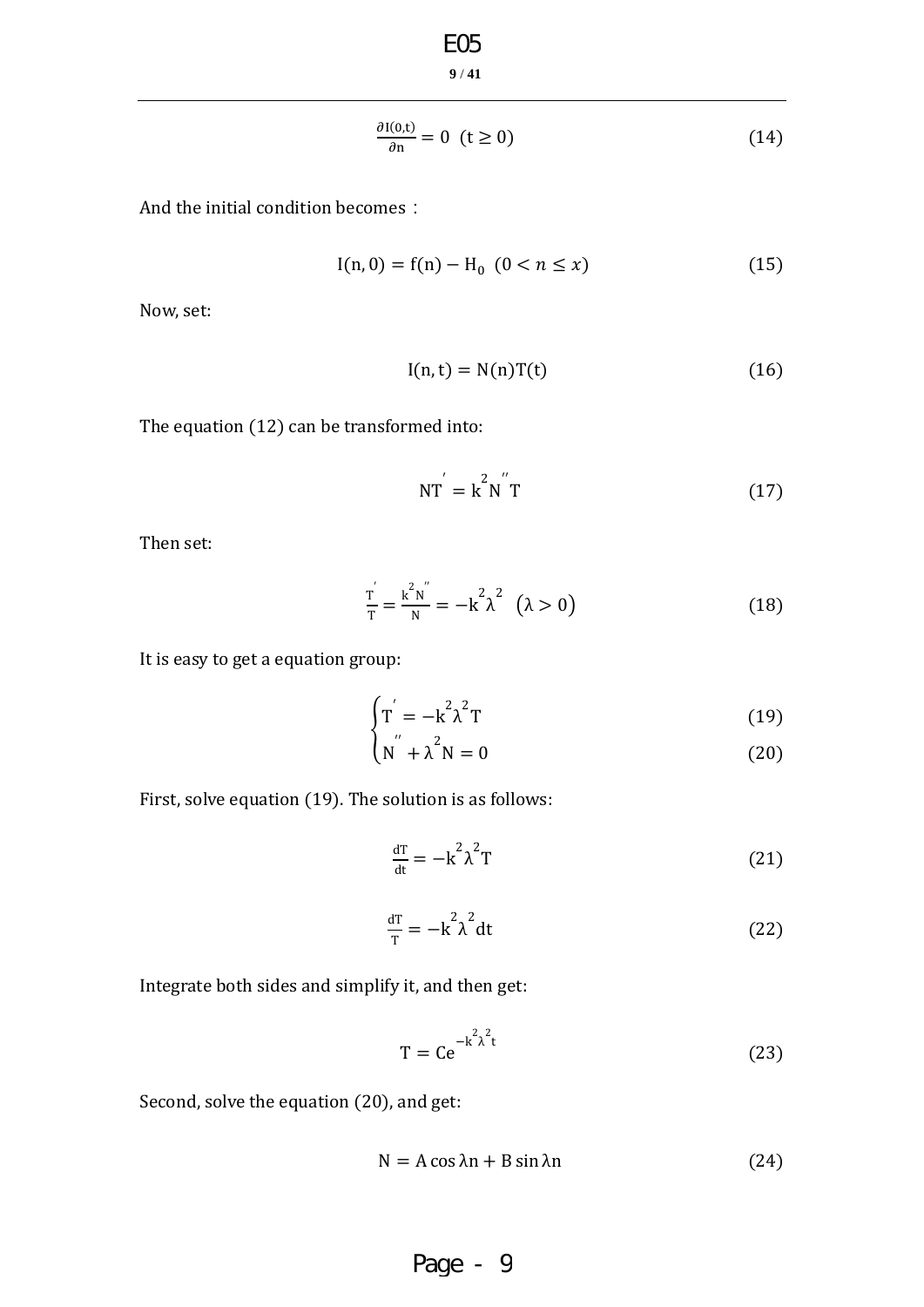$$
\underset{10\,/\,41}{\text{EO5}}
$$

$$
\frac{dN}{dn} = -\lambda A \sin \lambda n + \lambda B \cos \lambda n \tag{25}
$$

Plug (23) and (24) into (15), and get the expression of I:

$$
I = (A \cos \lambda n + B \sin \lambda n)Ce^{-k^2 \lambda^2 t}
$$
 (26)

To satisfy the boundary conditions, a function group is get :

$$
\int I(x,0) = (A\cos\lambda x + B\sin\lambda x) \cdot Ce^{-k^2\lambda^2 t} = 0
$$
\n(27)

$$
\begin{cases} \frac{\partial I(0,t)}{\partial n} = (-\lambda A \sin \lambda x + \lambda B \sin \lambda x) \cdot C e^{-k^2 \lambda^2 t} = 0 \end{cases}
$$
 (28)

Solve it, and get:

$$
\begin{cases}\n\cos\lambda x = 0\\
B = 0\\
C = 1\n\end{cases}
$$
\n(29)

The values of  $\lambda$  can get from (29):

$$
\lambda_1 = \frac{\pi}{2x}, \lambda_2 = \frac{3\pi}{2x}, \lambda_3 = \frac{5\pi}{2x} \dots \dots \lambda_i = \frac{(2i-1)\pi}{2x} \quad (i = 1, 2, 3, 4 \dots \dots)
$$
 (30)

Define  $a_i = A$ , which is correspond  $\lambda_i$ , and get the particular solution:

$$
I_{i} = a_{i} e^{-k^{2} \lambda^{2} t} \cos \lambda_{i} n \quad (i = 1, 2, 3, 4 \dots ...)
$$
 (31)

Then get the general solution:

$$
I(n,t) = \sum_{i=1}^{\infty} \left( a_i e^{-k^2 \lambda_i^2 t} \cos \lambda_i n \right) \quad (i = 1, 2, 3, 4 \dots ...)
$$
 (32)

And the initial condition be transformed into: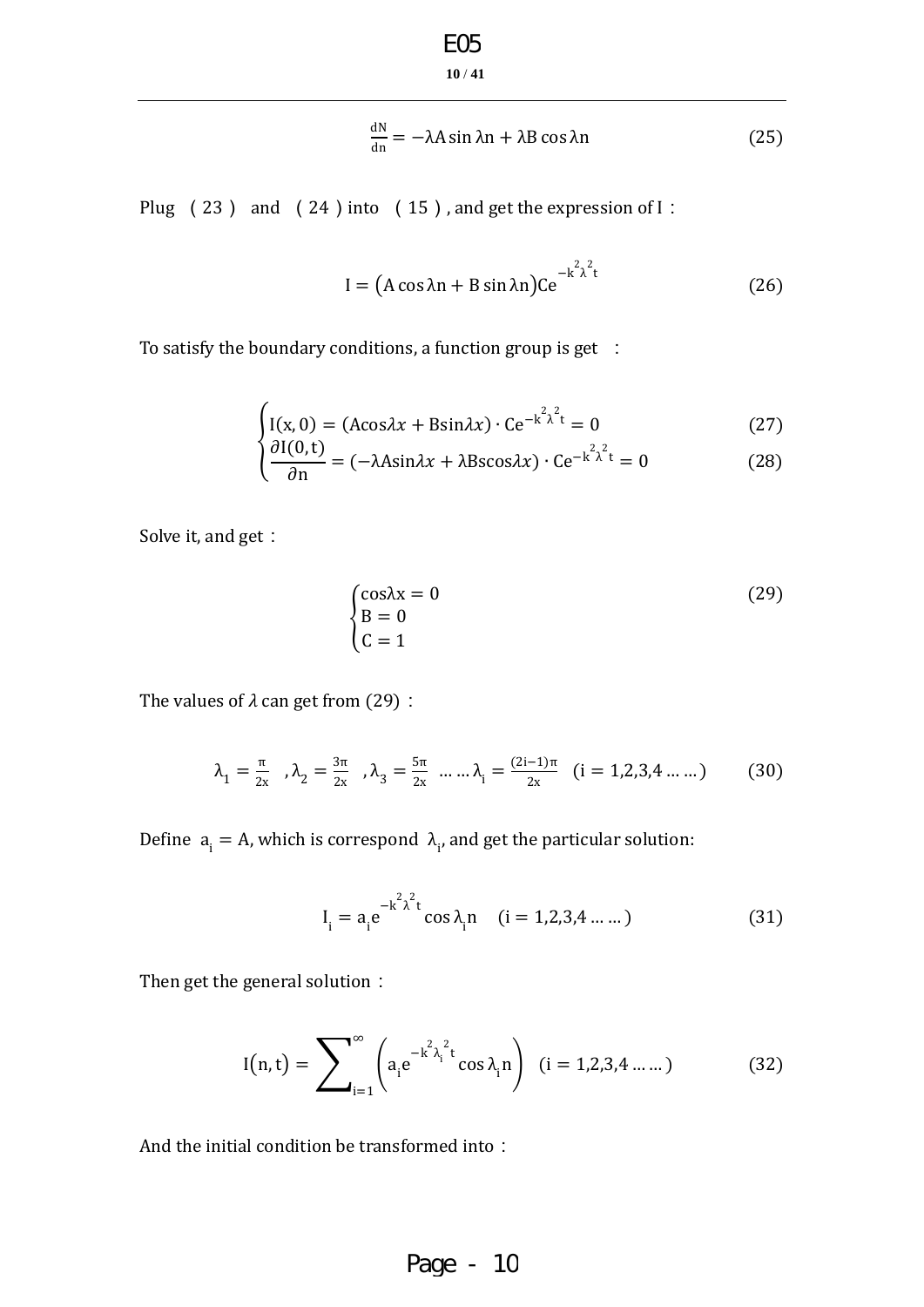$$
I(n,0) = \sum_{i=1}^{\infty} (a_i \cos \lambda_i n) \quad (i = 1,2,3,4 \dots \dots)
$$
 (33)

Substitute (30) into (33), and get:

$$
I(n,0) = \sum_{i=1}^{\infty} \left( a_i \cos \frac{(2i-1)\pi}{2x} n \right) = f(n) - H_0 \quad , (i = 1,2,3,4 \dots \dots) \tag{34}
$$

And it is known that:

$$
a_{i} = \frac{2}{x} \int_{0}^{x} f(n) \cos \frac{(2i-1)\pi n}{2x} \, dn - \frac{4}{\pi} H_{0} \cdot \frac{1}{2i-1}
$$
 (35)

Substitute (32) into (11), and get the expression of H:

$$
H(n,t) = H_0 + \sum_{i=1}^{\infty} \left( a_i e^{-k^2 \lambda_i^2 t} \cos \lambda_i n \right) \quad (i = 1,2,3,4 \dots \dots)
$$
 (36)

Because of  $f(n) = H(n, 0) = 0$ , (35) transforms into:

$$
a_{i} = -\frac{4}{\pi} H_{0} \cdot \frac{1}{2i - 1}
$$
 (37)

Plug (37) and (29) into (36), and get the expression of H:

$$
H(n,t) = H_0 - \frac{4H_0}{\pi} \sum_{i=1}^{\infty} \left( \frac{1}{2i-1} e^{-k^2 \left[ \frac{(2i-1)\pi}{2x} \right]^2 t} \cos \frac{(2i-1)\pi}{2x} n \right)
$$

 $(i = 1, 2, 3, 4, \dots)$  (38)

Here consider a simple condition where audiences at every points are also communicators. Assume that  $H_0 = 100$ , transmission coefficient 'a' is 0.8, and  $b=2000$ , so  $k^2 = 0.02$ .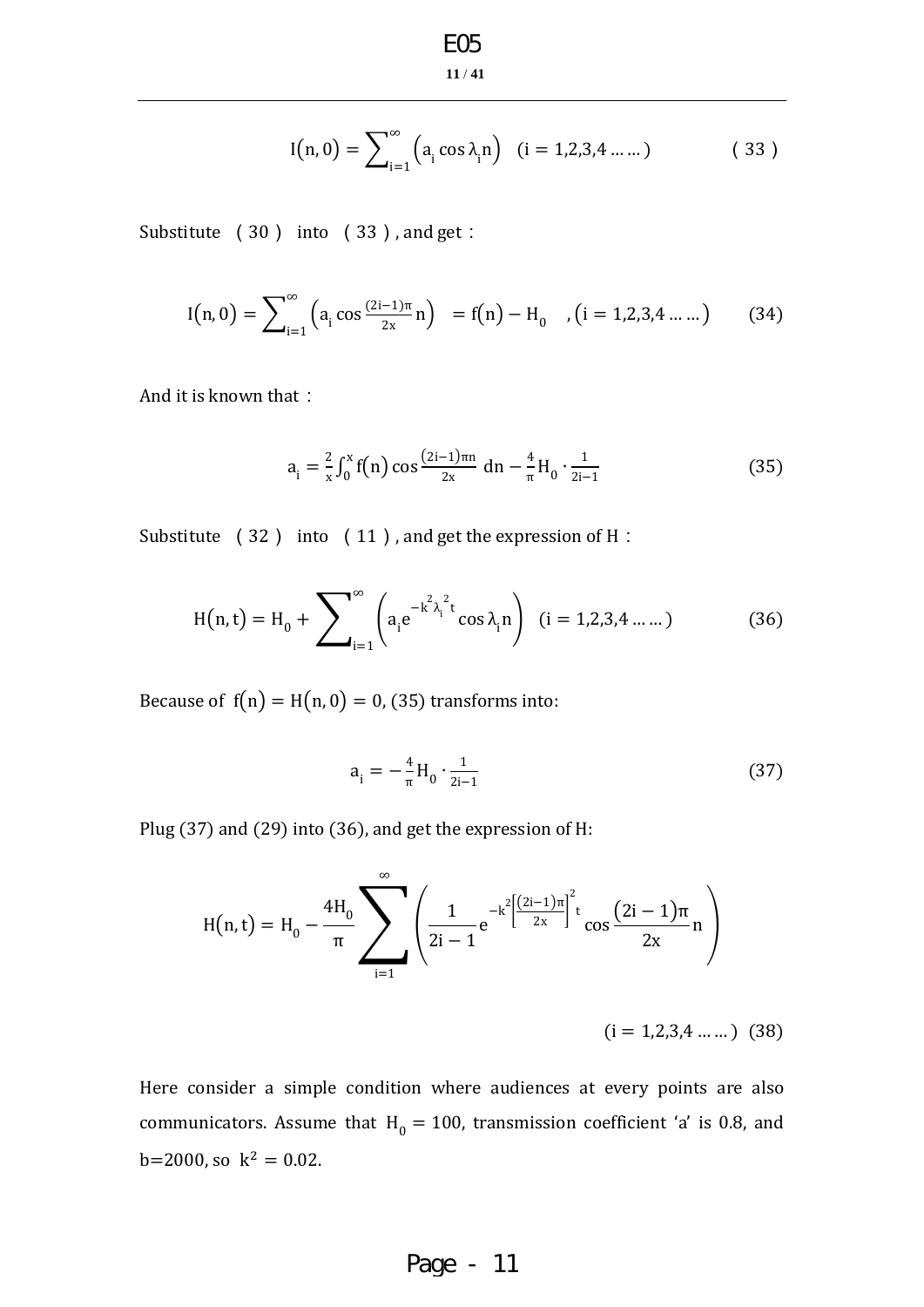# **12** / **41** E05

Plug constants above in (38), and draw the graph of the function.

1、x, y, z stand for  $t(x10)$ , m (rounds) and H(%), when  $0 \le m \le 10$ ,  $1 \le t \le 10$ 



(Fig 1)

2、x, y, z stand for  $t(x100)$ , m (rounds) and H(%), when  $0 \le m \le 10$ ,  $1 \le t \le 10$ 

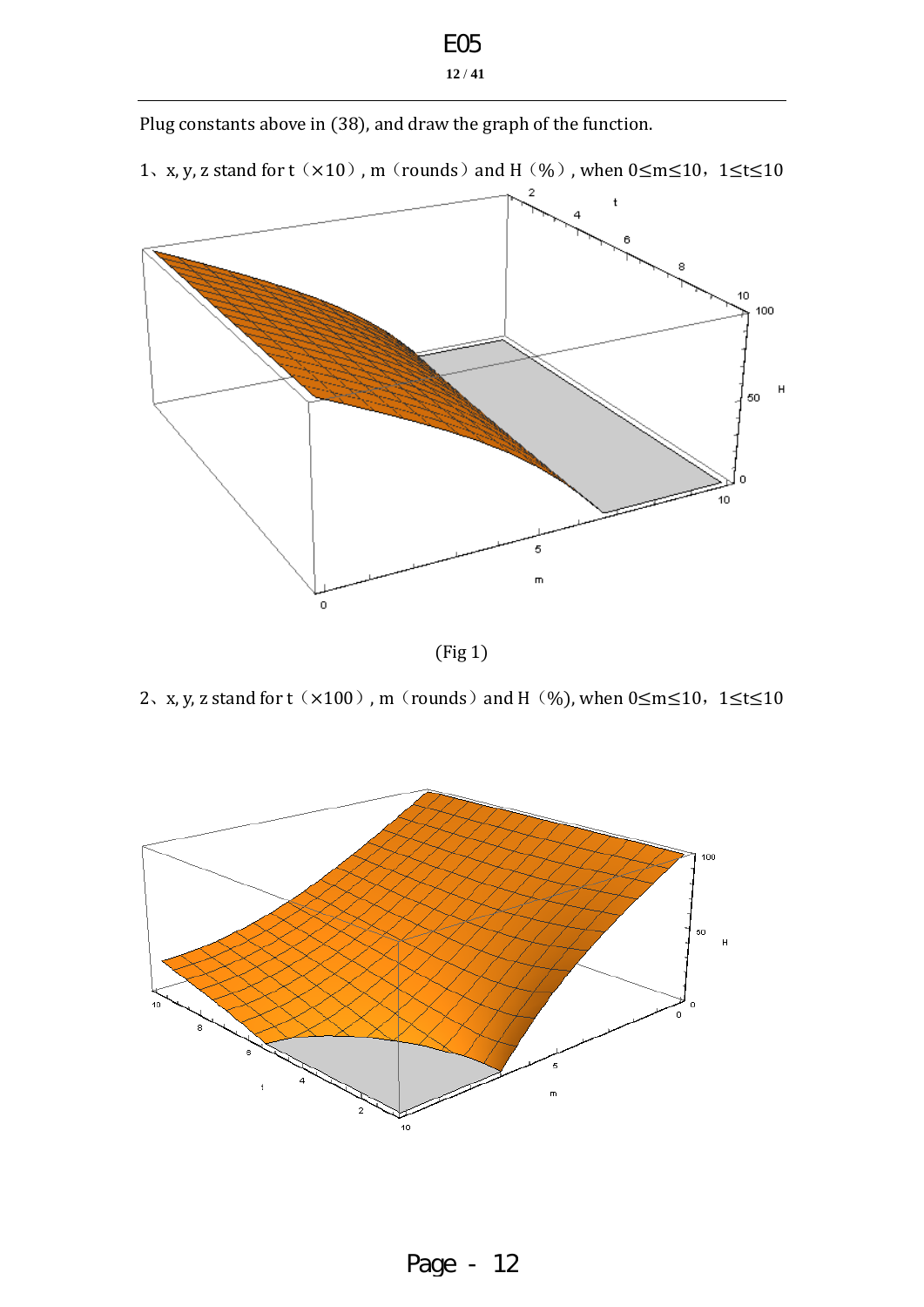

(Fig 3)

Conclusion: it is easily read from the graph that the strength of influence increases as time goes on at any point and it decreases with the rounds increasing at every moment.

Giving t different values to draw another graph, it is easy to draw the same conclusion.

When t=1000, 2000, 3000, 4000, 5000, 6000, 7000, 8000, 9000, 10000,  $0 < m \leq 10$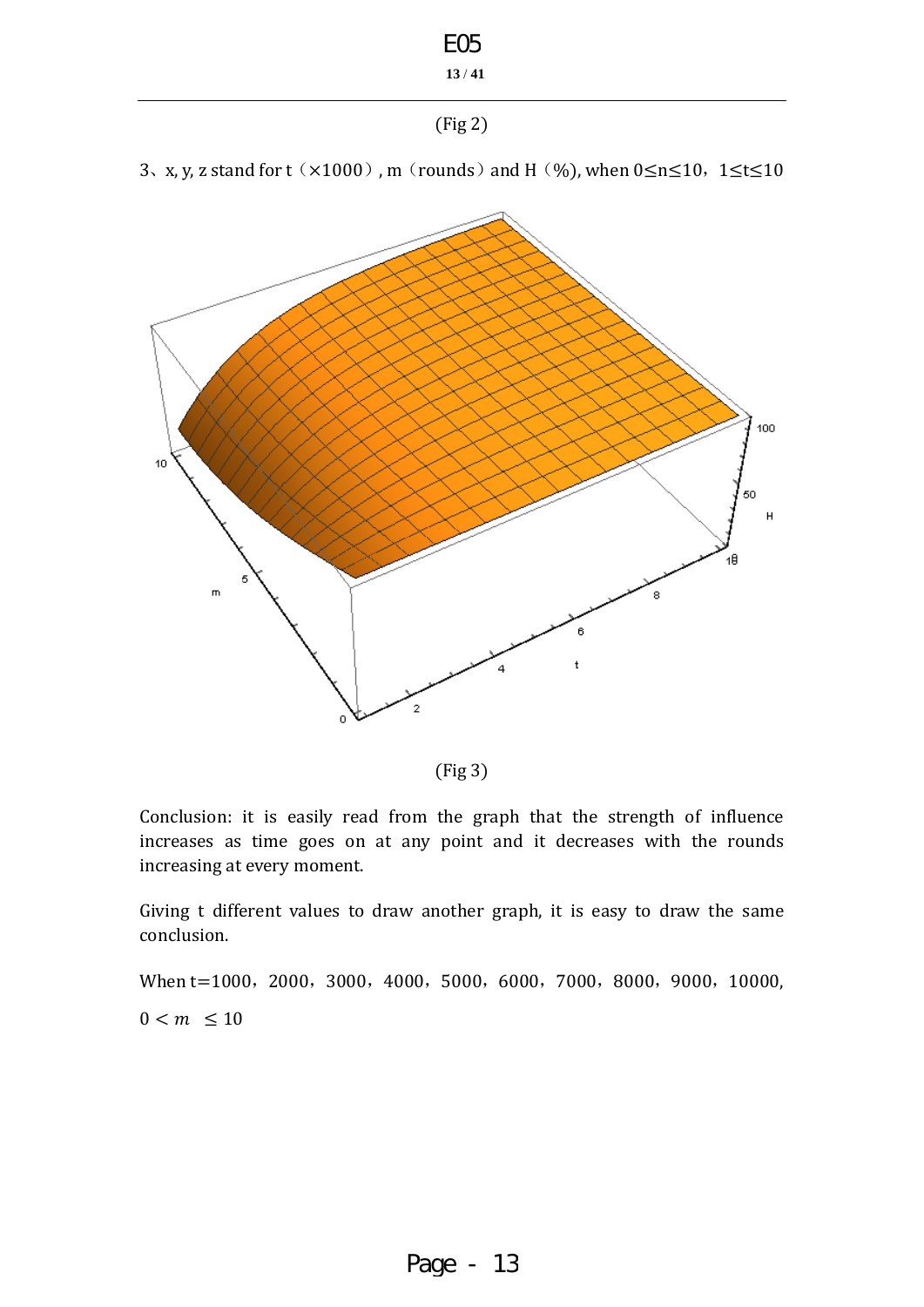| FO5        |
|------------|
| 14 /<br>41 |



Giving m different values to draw another graph, it is also easy to draw the same conclusion.

When m=1, 2, 3, 4, 5, 6, 7, 8, 9, 10,  $500 \le t \le 10000$ 



Page - 14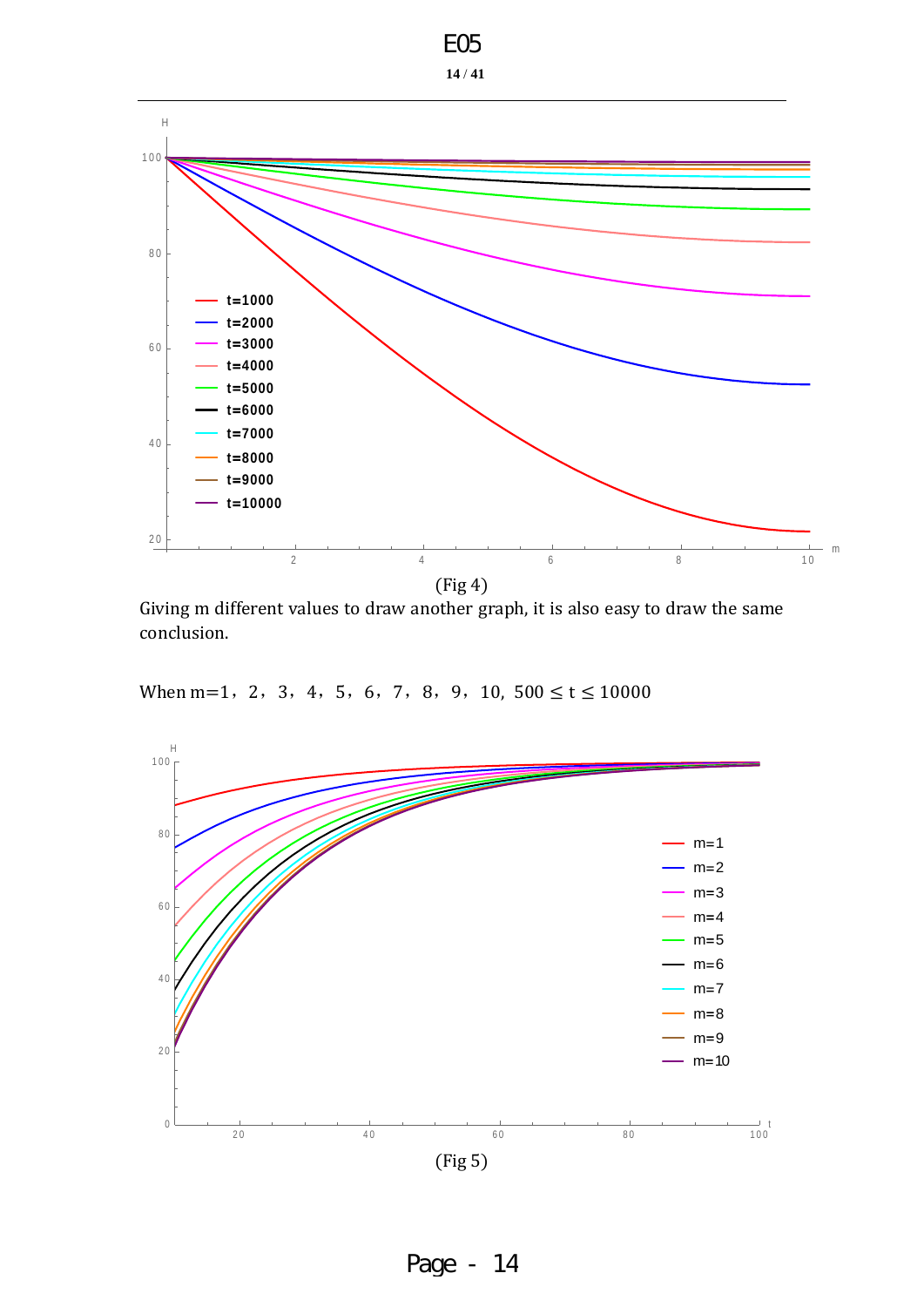Draw the top view of Fig 2





Conclusion: it is read from the graph that the number of spreading round enlarges and the propagation rate raises as time goes on.

## 2.2.2 Cooling-Effect of Information Diffusion

Similarly, heat dissipation is compared to information diffusion to establish the cooling-effect model. We assume at there is no information diffusion between every two points. The influence of infected information is dropping to near 0 at the end of the diffusion duration. t's similar to the progress during which people lose their memories.

Assume that the propagation rate of information is directly proportional to the strength of influence, so:

$$
v = -\beta \Delta H \tag{39}
$$

( $\beta$  is a constant, which is negative)

Then, get the equation: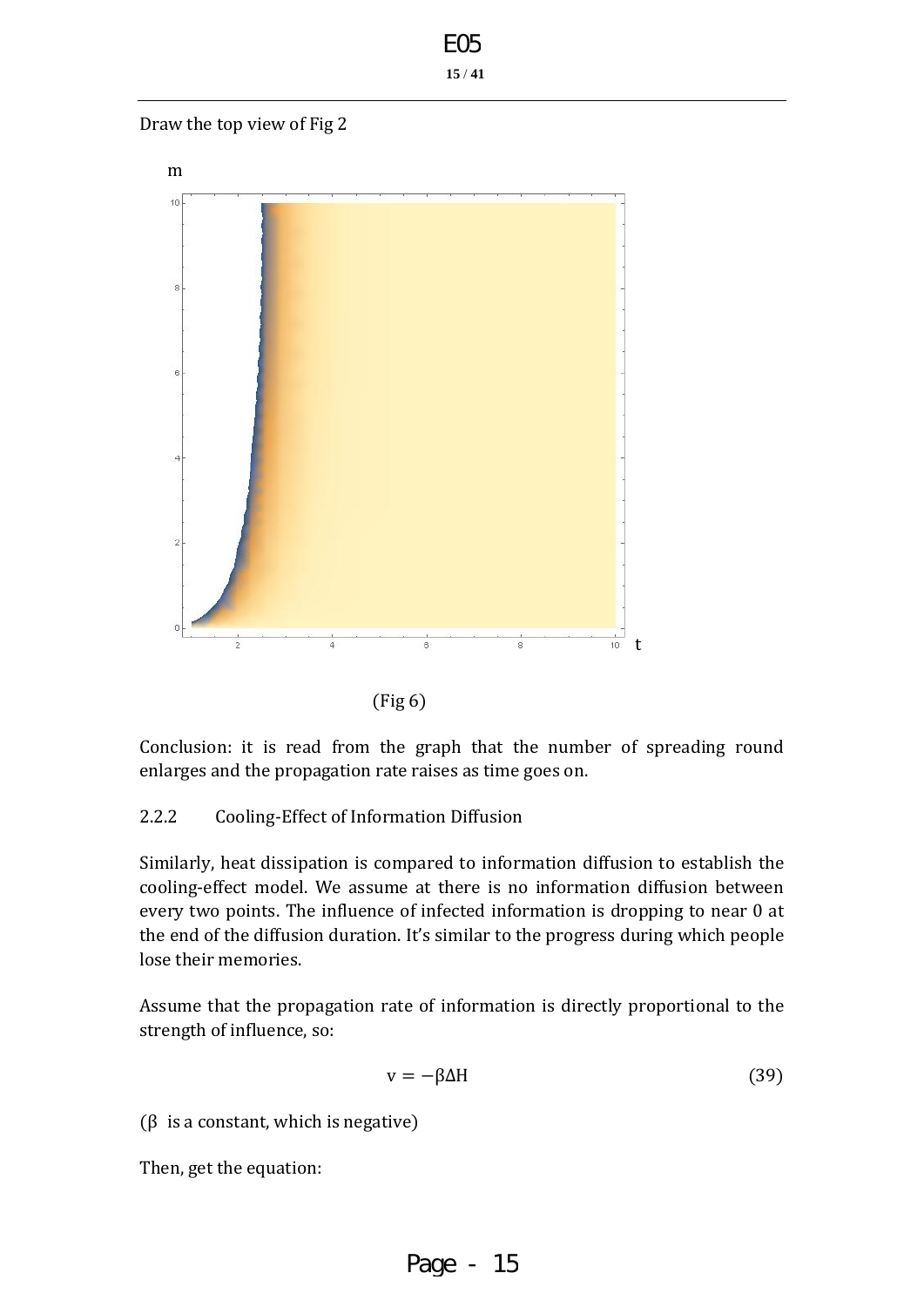**16** / **41** E05

$$
\frac{dH}{dt} = -\beta(0 - H) \tag{40}
$$

Solve the equation:

$$
\frac{dH}{H} = \beta dt \tag{41}
$$

$$
H = Ce^{-\beta t} \tag{42}
$$

Because of  $H(0) = H_0$ , we can get:

$$
C = H_0 \tag{43}
$$

Finally, get the expression:

$$
H = H_0 e^{-\beta t} \tag{44}
$$

Make  $\beta = 0.06$ , which is the exponential of the function of the forgetting curve. And substitute it and  $H_0 = 100$  into (44)

The graphs as follows:



(Fig 7)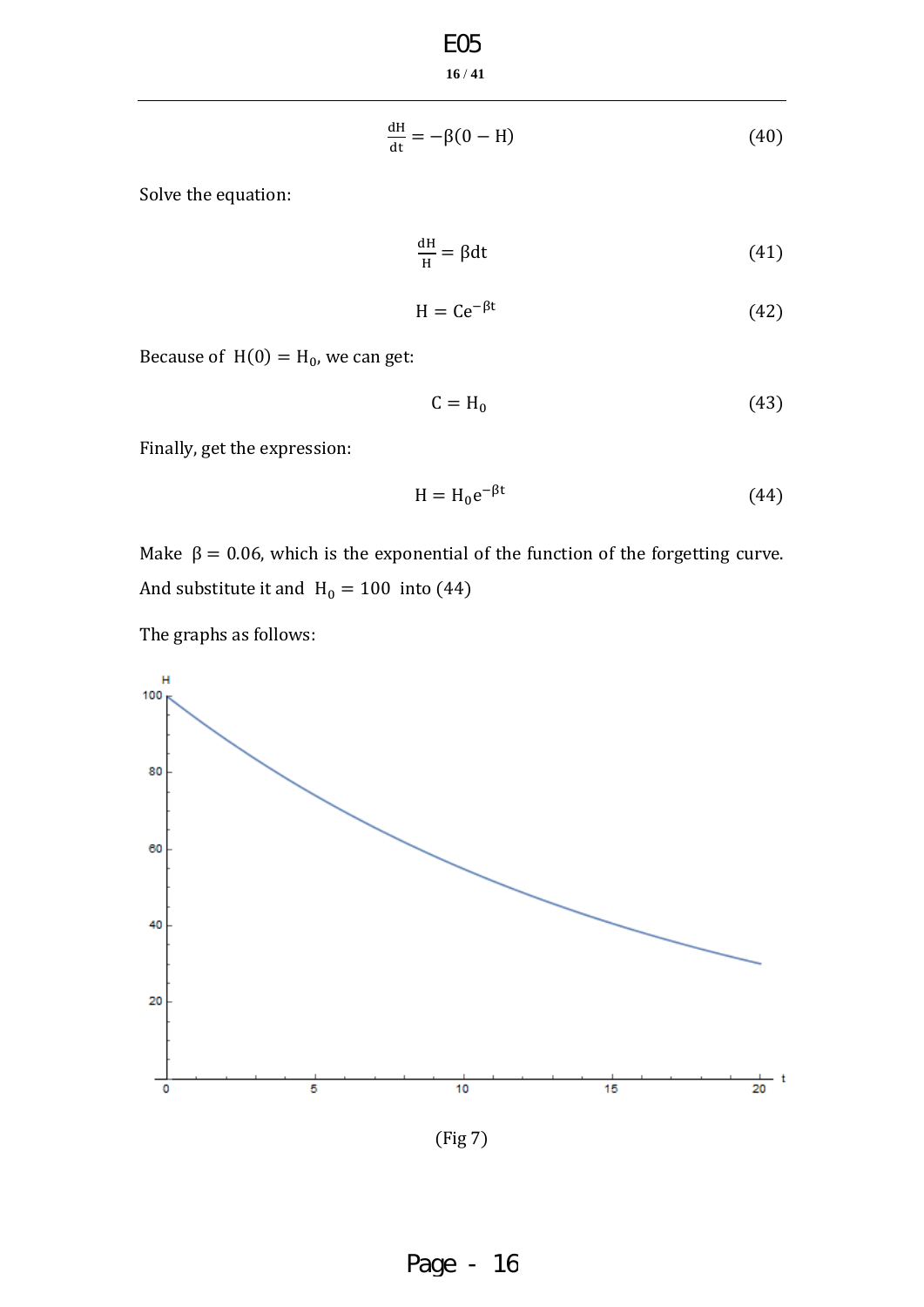





A typical graph of the forgetting curve purports to show that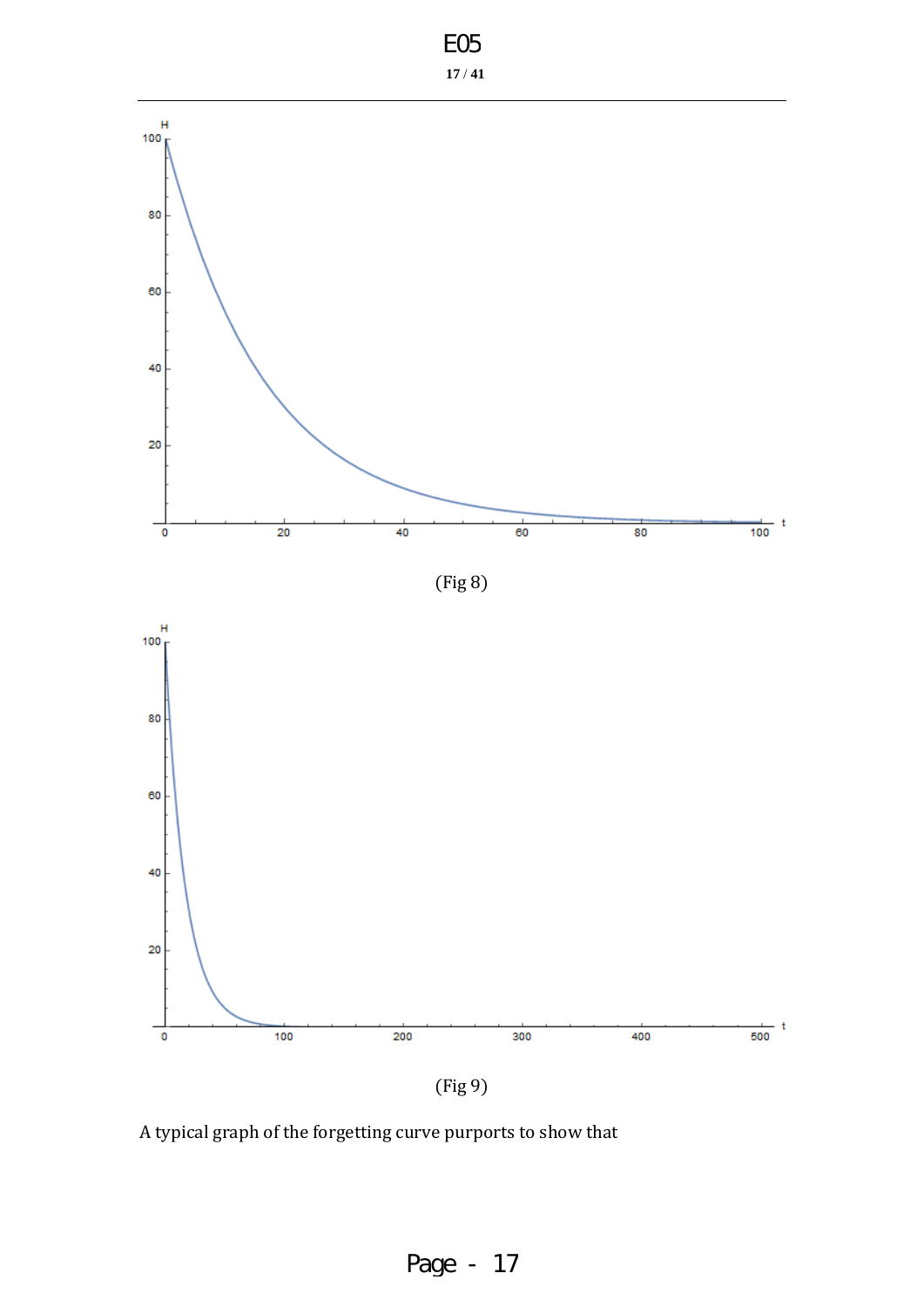| I |  |
|---|--|
|   |  |

**18** / **41**



Conclusion: Comparison of the Ebbinghaus forgetting curve and cooling-effect model graphs shows this model portrays the memory loss happening in the human brain. For the extremely abstract and unpredictable information diffusion phenomenon, the process has an explanation based on the human cognitive rules of learning and forgetting.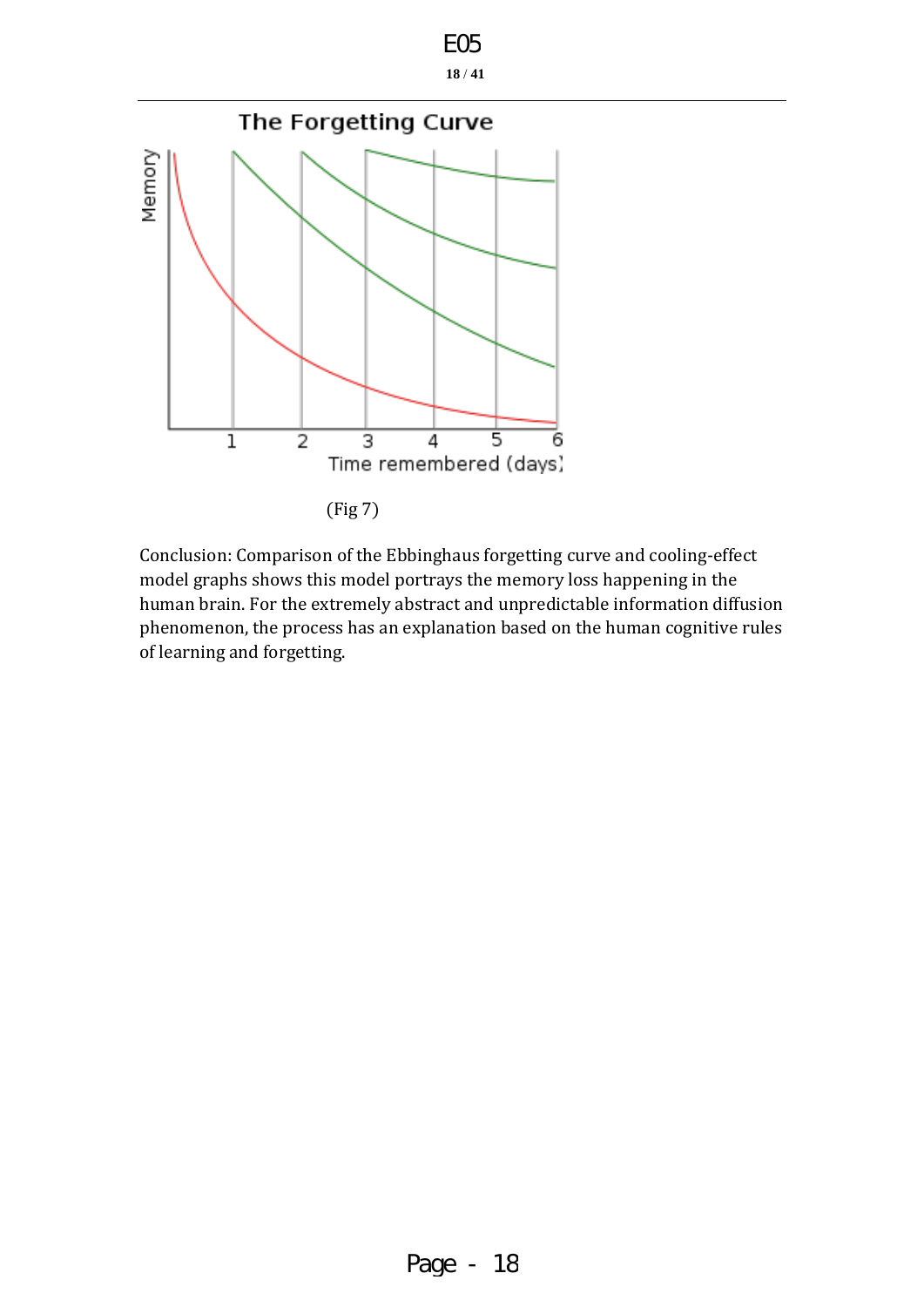

**19** / **41**

### 3. The 1st Application of Heating-Effect and Cooling-Effect of Information Diffusion : The Transmission of Public Opinion

#### 3.1 Introduction

Living in the information age, human has to deal with tons of it every day. Daily information consists of public opinion, among which some individual irresponsible rumor may spread as infectious disease to ruin people's life. In this case, authorities have to take the responsibility to monitor the spreading of information. The first application will explain the impact on communication by two separate phases.

And an essential prerequisite must be pointed out that all models are built on the simple network of communication, instead of some complex networks.

#### 3.2 Application

Assume a starter transmitting a piece of opinion, and after x rounds of transmission, the diffusion function get from the Heating-effect Model function is:

$$
H(n,t) = H_0 - \frac{4H_0}{\pi} \sum_{i=1}^{\infty} \left( \frac{1}{2i-1} e^{-k^2 \left[ \frac{(2i-1)\pi}{2x} \right]^2 t} \cos \frac{(2i-1)\pi}{2x} n \right)
$$

 $(i = 1, 2, 3, 4, \dots)$ 

Unlike in the previous example, here consider that 30% of the receivers whom are referred to as 'passively immune receivers' are immune to the info and do not pass it on to others and that 70% of receivers are transmitters. Therefore,a  $0.8 \times 0.7$ ,  $k^2 = 0.014$  and  $H_0 = 10$ 

Then draw the following graph showing the process of a piece of public opinion diffusing over time.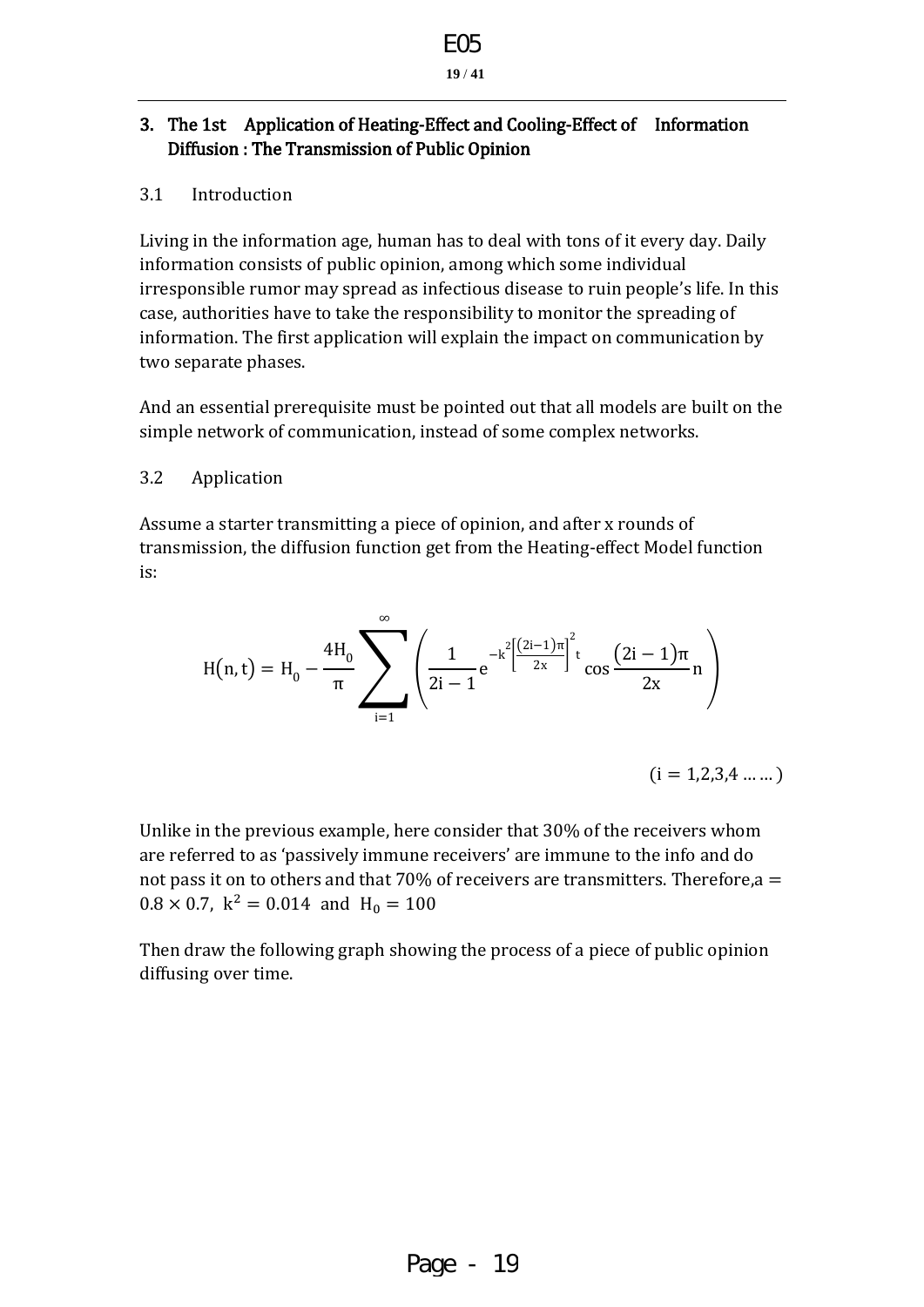|      | FOF |
|------|-----|
| 20 / | 41  |



Suppose at n=10, the government makes an intervention to stop the further spread of the opinion, all receivers of that info will be the only people ever to know. Then with modeling we obtain figure on relation between time and the strength of the opinion's influence at n=10. (Same as in previous models,  $\beta = 0.06$ 

| $H_0$    | t     |
|----------|-------|
| 7.966423 | 1000  |
| 36.10843 | 2000  |
| 54.82654 | 3000  |
| 68.02369 | 4000  |
| 77.36371 | 5000  |
| 83.97552 | 6000  |
| 88.65608 | 7000  |
| 91.96951 | 8000  |
| 94.31512 | 9000  |
| 95.97561 | 10000 |

(Tab. 1)

Substitute values into the Cooling-effect Function: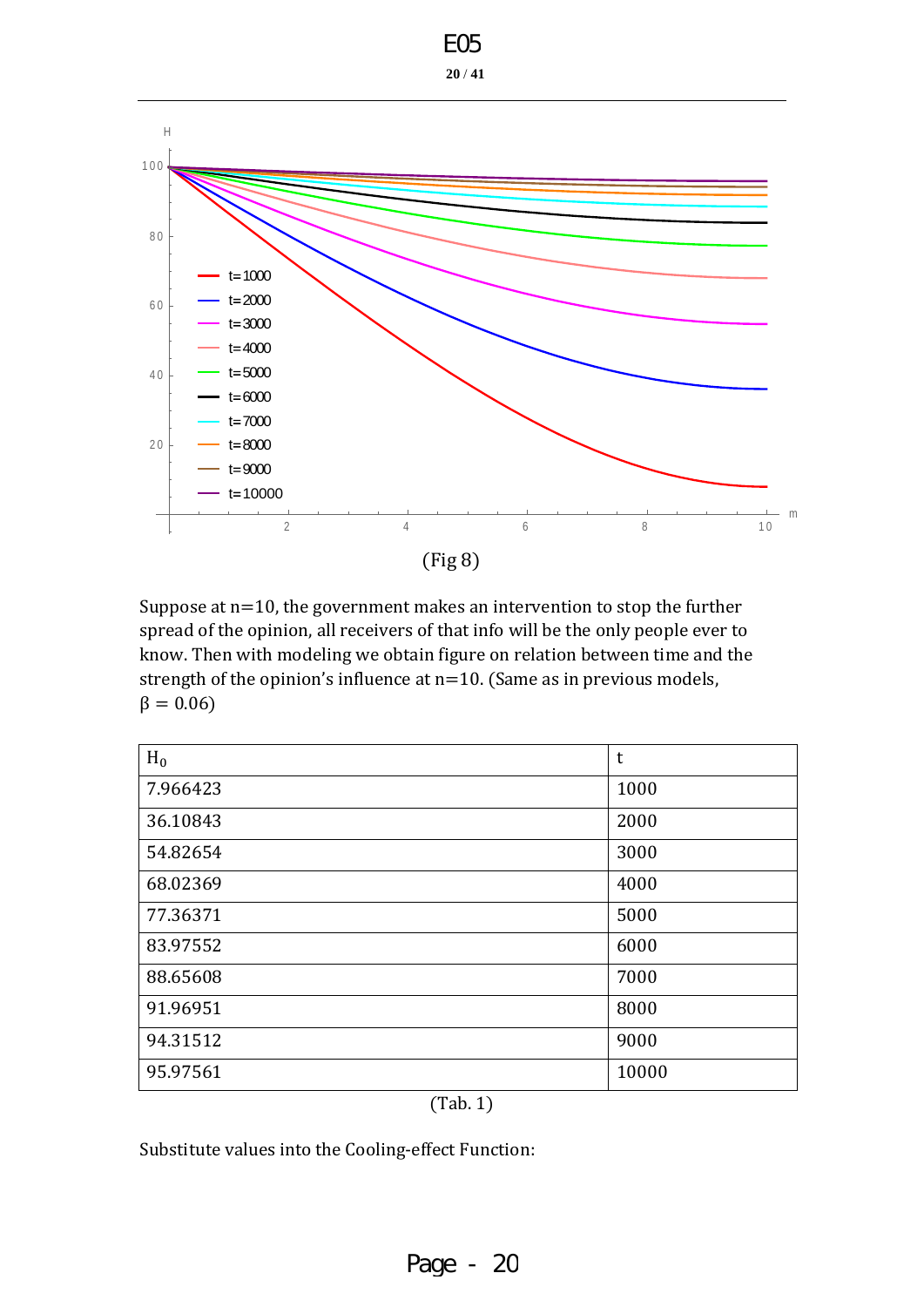E05

**21** / **41**

```
H = H_0 e^{-\beta t}
```
Draw the following graph describing the cooling process of the opinion:



And draw another graph showing the relationship between H and t.



Suppose at t=30, the government makes an intervention to stop the further spread of the opinion, then we obtain the following figure: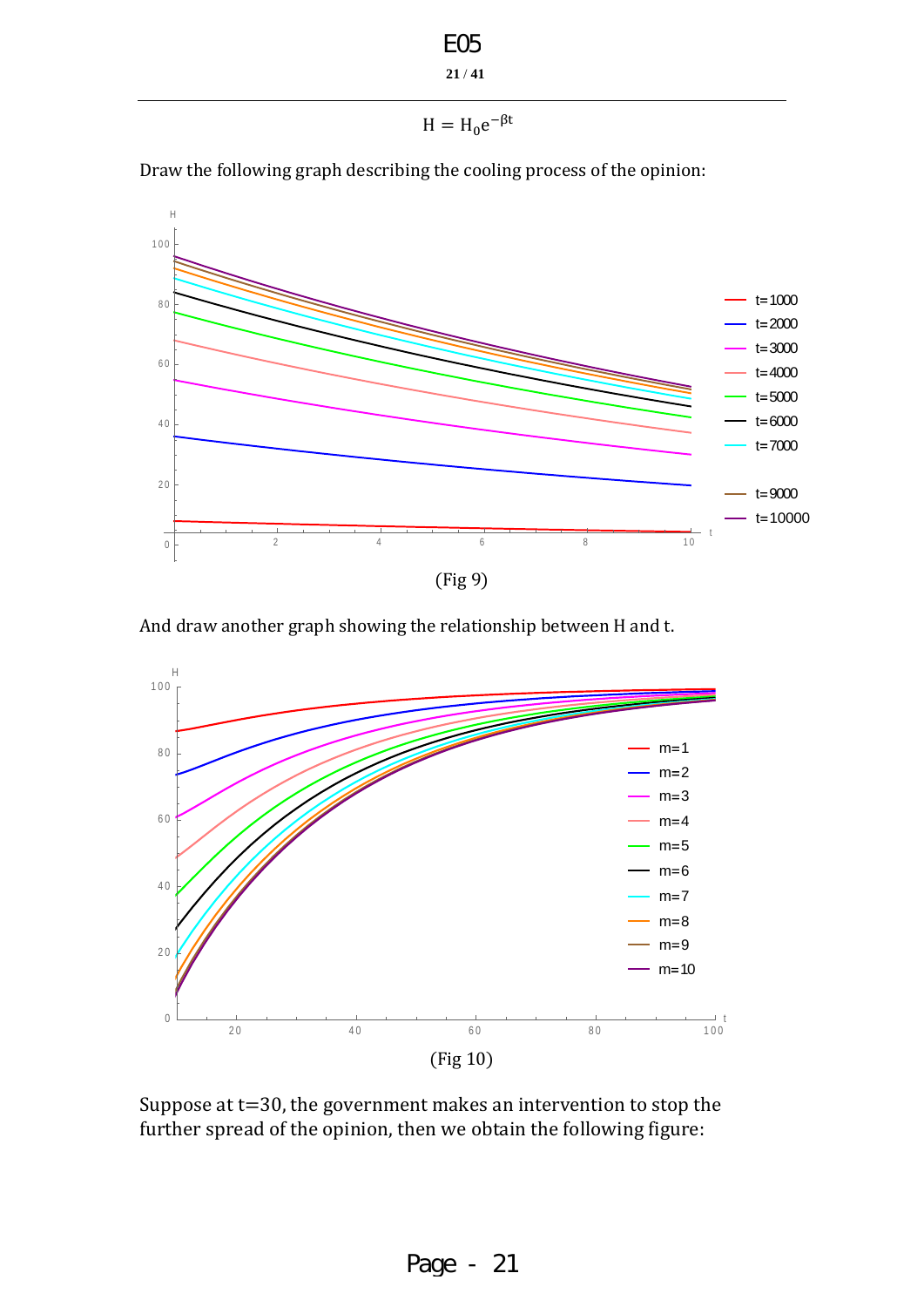|--|

| H        | m  |
|----------|----|
| 92.93562 |    |
| 86.04486 | 2  |
| 79.49712 | 3  |
| 73.45352 | 4  |
| 68.06288 | 5  |
| 63.45812 | 6  |
| 59.75292 | 7  |
| 57.03886 | 8  |
| 55.38306 | 9  |
| 54.82654 | 10 |



# Substitute values into the Cooling-effect Function:



Putting two graphs together looks like: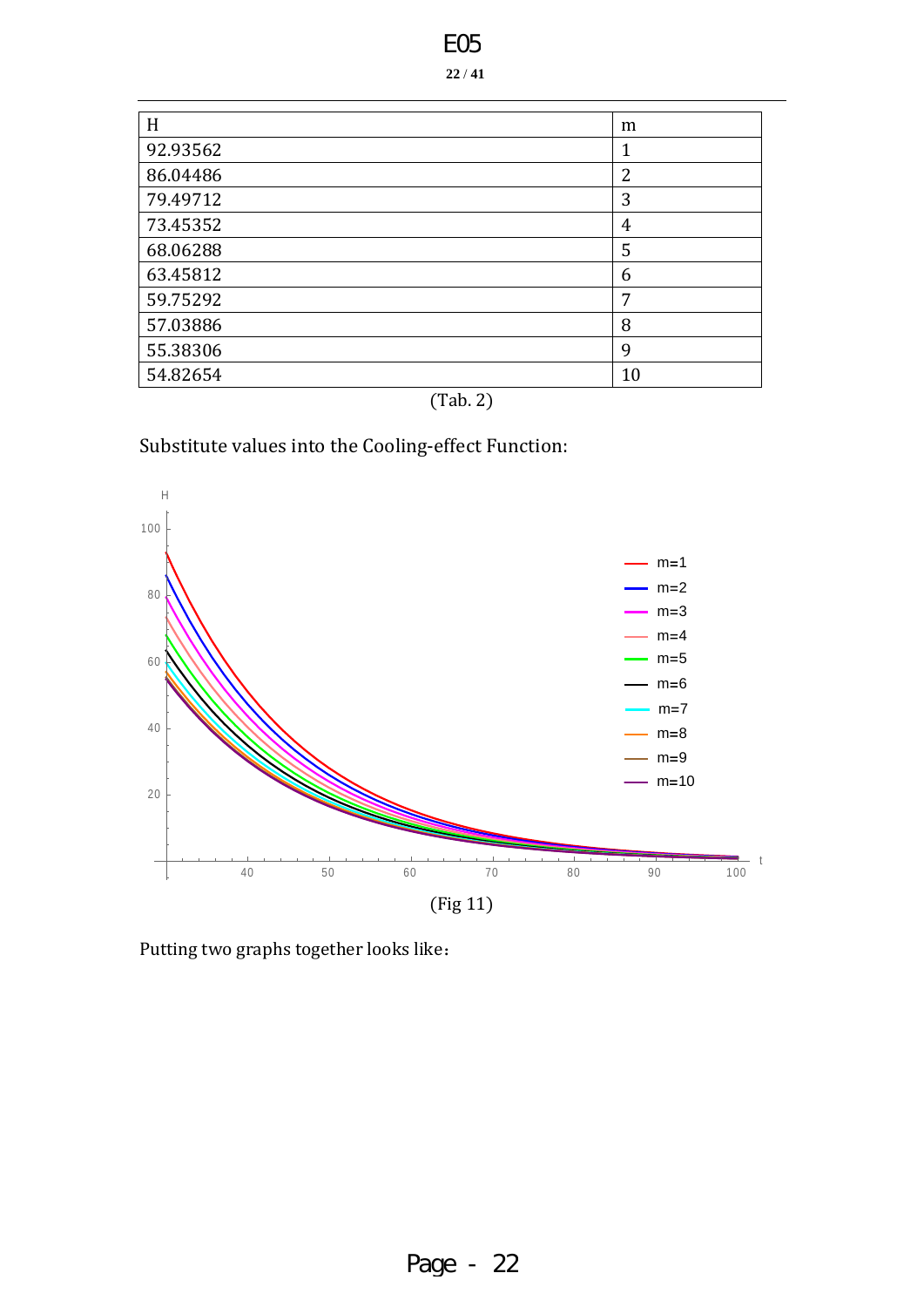

(Fig 12)

This Figure shows the relation between the impacts of an opinion under different occasions of intervention.

#### 3.3. Analysis

The Heating-Effect Model and Cooling-Effect Model as shown can be applied to the simplest form of opinion dissemination.

When a piece of public opinion goes through the process, it first continuously spreads and then gradually cools down as it is.

The application can allow the government, crisis management or epidemic scientists to make predictions about the social option on a particular issue. It, therefore, enables the government to make plan more scientifically and crisis PR to determine best time to release an announcement for their best interest.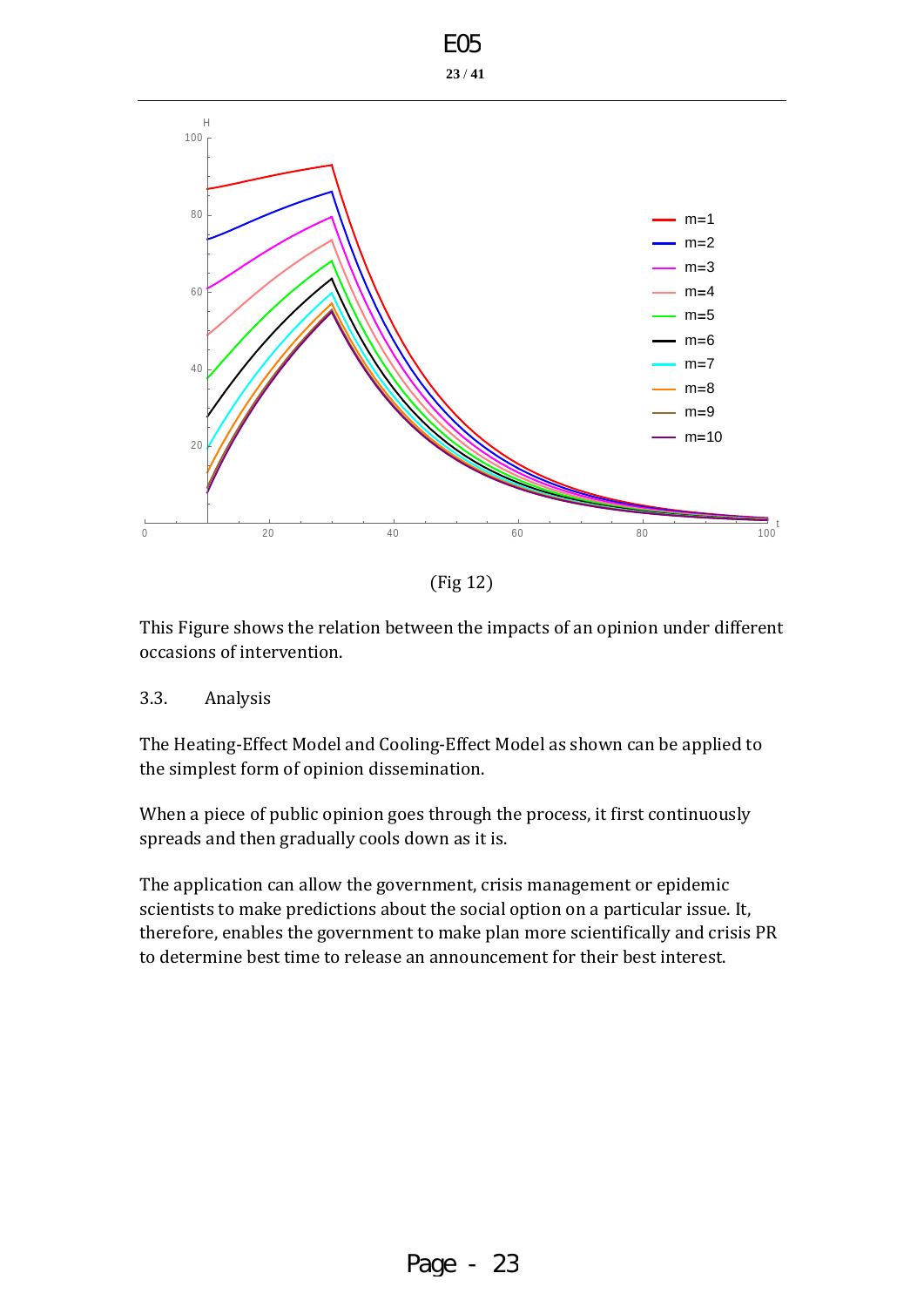**24** / **41**

### 4. The 2nd Application of Heating-Effect of Information Diffusion: Disaster Relief Goods Distribution

#### 4.1 Introduction

Earthquakes, landslides, snowstorms, tsunamis, and hurricanes. We live on a planet where a variety of disasters occur and have a tremendous impact on people's lives. The 2008 Wenchuan earthquake displaced millions of people. At the time rescue was the priority. However, communications, which were crucial, were severely cut off. Moreover, transportation route to the outside world were disconnected and thereby, the quake-stricken areas were inaccessible to trucks carrying disaster relief supplies. Most of the materials had to reach their target by helicopters and be dispensed through manual handling at the scene. To help figure out the dissemination of the information of supplies under that circumstance and make the relevant decision, the Heating-Effect Model can be applied.

#### 4.2 Application

Assumed that there are P victims in a disaster-stricken area, helicopters have to air drop goods due to blocked transportations. As people can only have the simplest information diffusion there, it is the system of Oral Communication. Moreover, due to victims' inferior health status and living environment, each person can only speak to totally R people after they are told the message.

Heating-effect modeling shows:

$$
H(n,t) = H_0 - \frac{4H_0}{\pi} \sum_{i=1}^{\infty} \left( \frac{1}{2i-1} e^{-k^2 \left[\frac{(2i-1)\pi}{2x}\right]^2 t} \cos \frac{(2i-1)\pi}{2x} n \right)
$$

 $(i = 1, 2, 3, 4, \dots)$ 

Suppose that R=20, P=10000, so the total number of receiver is  $x = \frac{P}{D}$  $\frac{1}{R} = 50$ Substitute  $H_0 = 100$ ,  $k^2 = 0.02$ , into the function, and get the graph following( $t$ ( $\times$  200000)):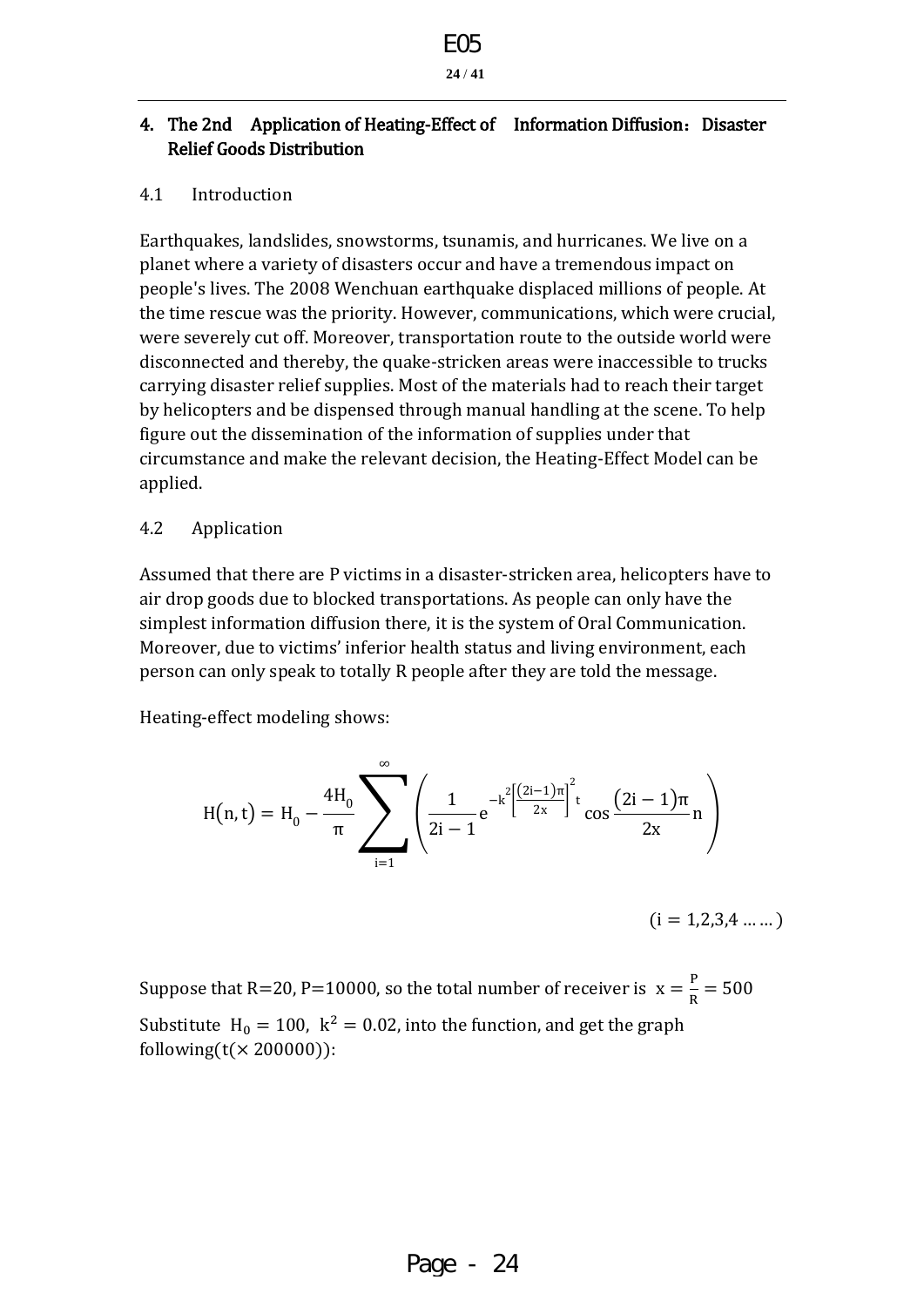

(Fig 13)

Like the method used, draw top view of Fig 13:

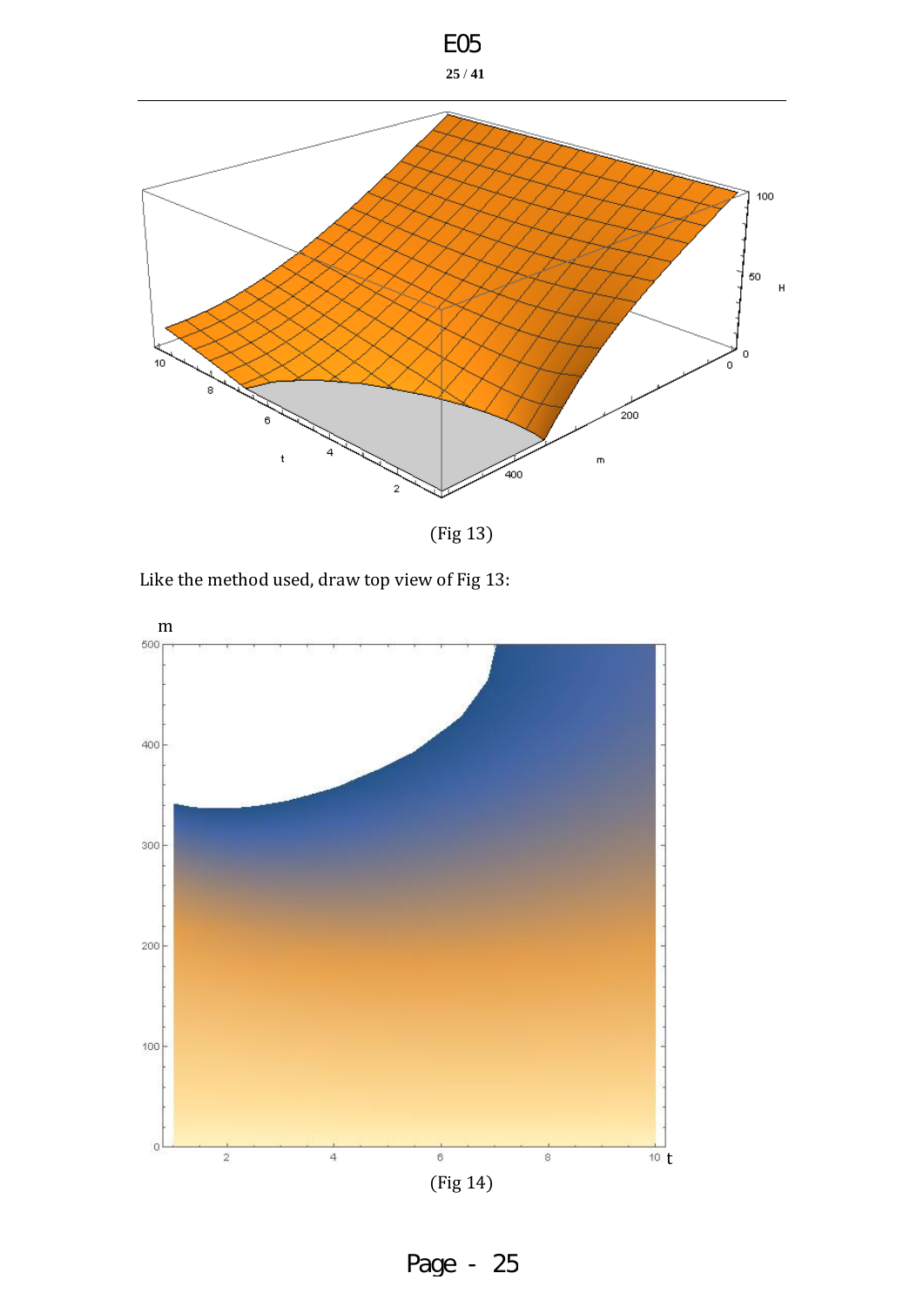If it is impossible to get the expression of the curve in Fig14 which is expressed as f(t), the function  $g(t) = R^{f(t)}$  can be used to calculate the total number of receivers in the disaster area, help the government to make plants.

#### 4.3 Analysis

Heat-Effect modeling on dispersion of the information of relief goods is successful. It is more practical and reality-based than other practices of applications. Using this model, agencies can be better at monitoring. If a salvation expense is taken into consideration, what to do to achieve the maxim efficiency within minimum expense is predictable. The Wenchuan earthquake in 2008 could have received better care.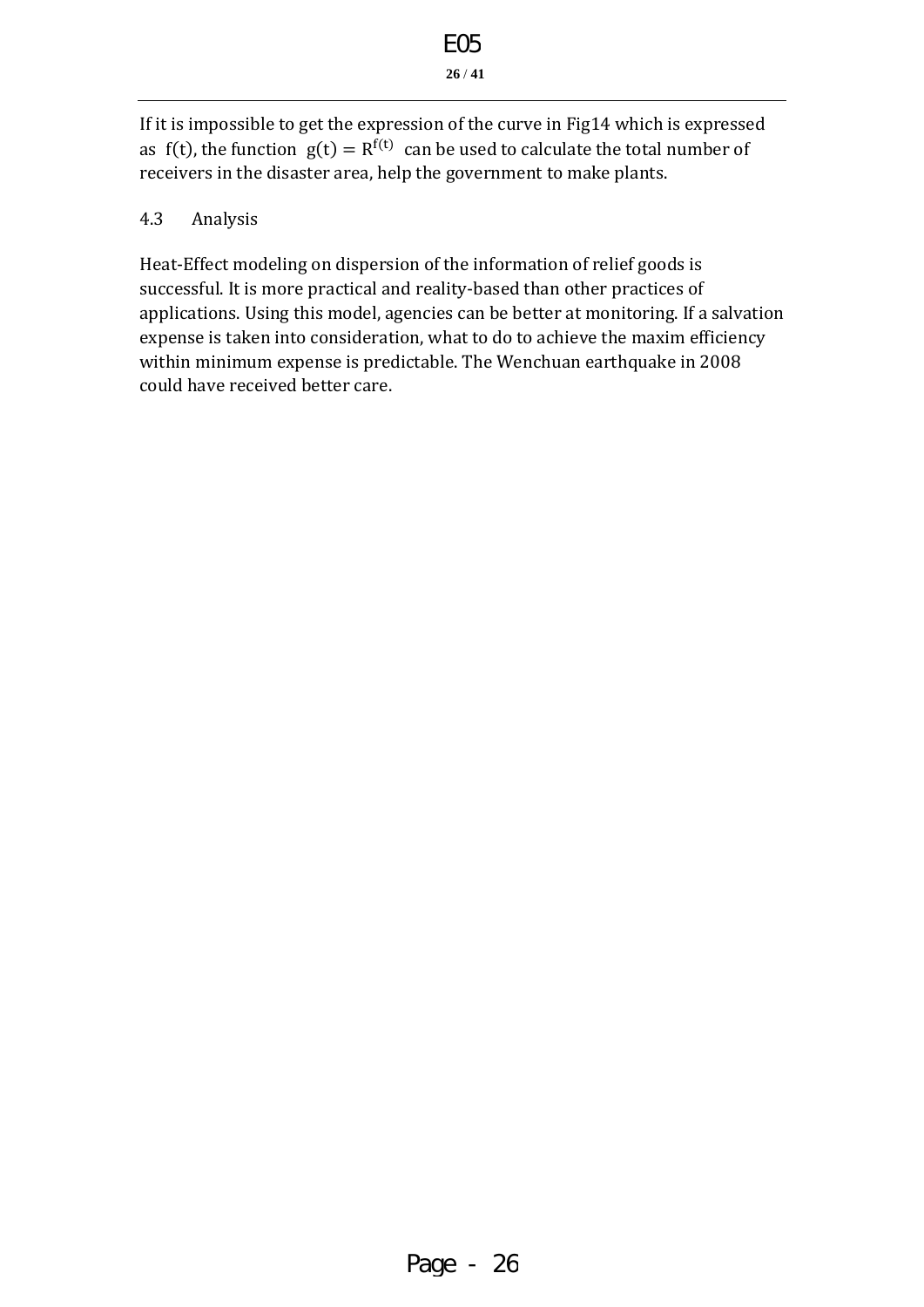

**27** / **41**

### 5. The 3rd Application of Cooling -Effect of Information Diffusion: The Recovery of Financial Crisis

## 5.1 Introduction

The Global Financial Crisis of the late 2000s, triggered by the US subprime mortgage fiasco, severely hit the world economy. It has cost countries and companies billions of dollars and has forced thousands of people out of job around the world. Five years since the burst of the US housing market, butterfly effect of the subprime crisis is still salient and profound as European countries struggle to resolve their sovereign debt crisis. This paper will examine how the US housing market had come to play a role as the epicenter of the global financial crisis. It will illustrate state of the US housing market before the subprime crisis followed by detailed analysis on cause of the crisis.

#### 5.2 Application

Cooling-effect modeled can be applied to the recovery of the subprime crisis.

Considering the crisis is an abstract concept, we use the amount of bankrupted bank to make it intuitional. And the Cooling-Effect Model used to describe the strength of the influence of the subprime crisis.

Here is the function:

$$
H = H_0 e^{-\beta t}
$$

5.3 Case

Statistics on US bank failures 2008-2013 are presented in the following graph.

All bank subjects were put into three categories: the large bank with total assets of one hundred million US dollars, medium-sized banks with one hundred million to one million US dollars, and small banks with 1 million. We add these numbers up, and draw the following graphs.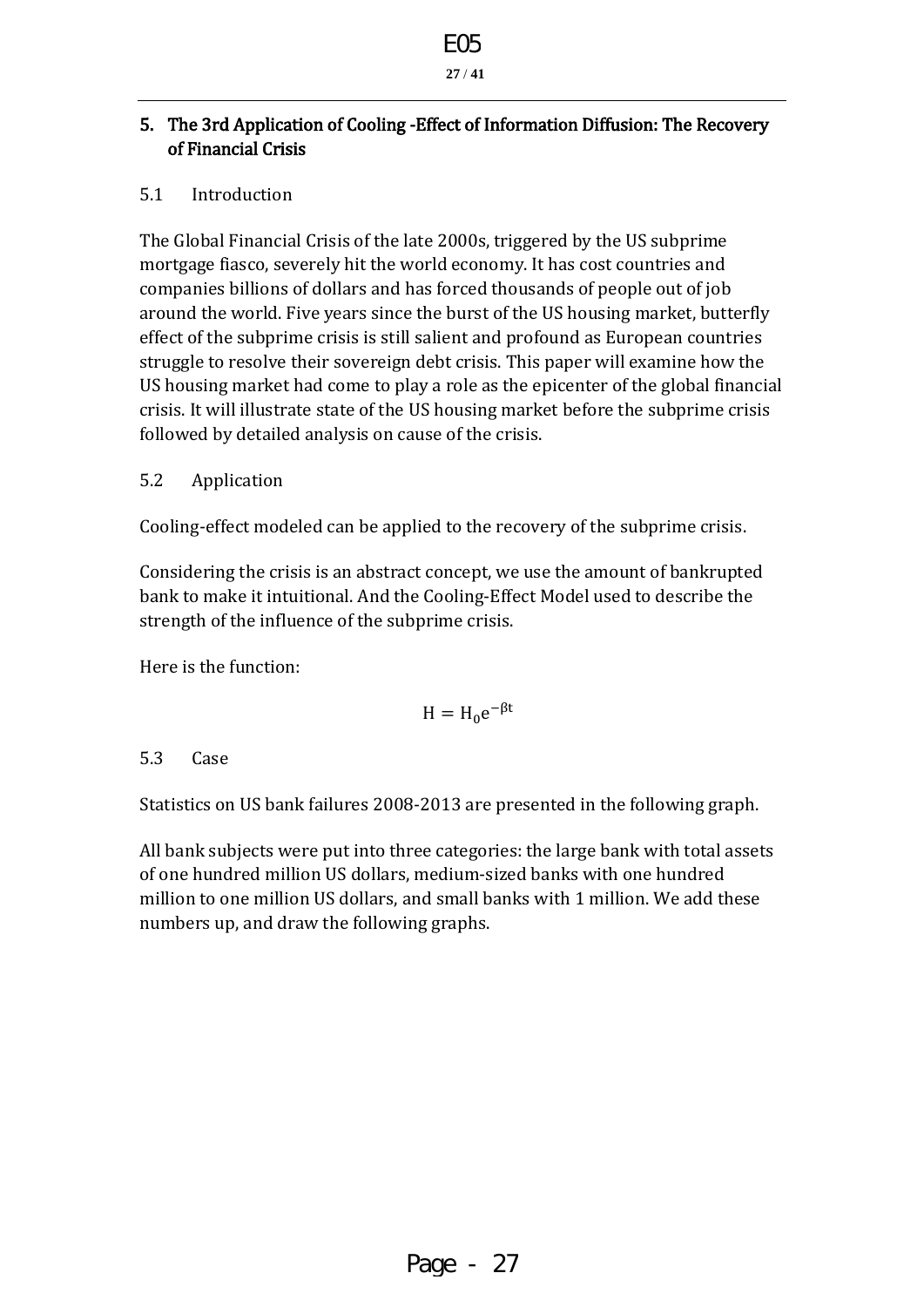



| 0 |  |
|---|--|
|---|--|

| Date (month/year) | Large            | Middle-sized     | Sma11            | Total            |
|-------------------|------------------|------------------|------------------|------------------|
| 1/2008            | $\overline{0}$   | $\boldsymbol{0}$ | $\mathbf{1}$     | $\mathbf{1}$     |
| 2/2008            | $\overline{0}$   | $\boldsymbol{0}$ | $\boldsymbol{0}$ | $\boldsymbol{0}$ |
| 3/2008            | $\overline{0}$   | $\mathbf{1}$     | $\mathbf{0}$     | $\mathbf{1}$     |
| 4/2008            | $\overline{0}$   | $\boldsymbol{0}$ | $\boldsymbol{0}$ | $\overline{0}$   |
| 5/2008            | $\mathbf{1}$     | $\boldsymbol{0}$ | $\mathbf{2}$     | 3                |
| 6/2008            | $\overline{0}$   | $\boldsymbol{0}$ | $\boldsymbol{0}$ | $\overline{0}$   |
| 7/2008            | $\overline{2}$   | 3                | 3                | 8                |
| 8/2008            | $\mathbf{1}$     | 3                | 3                | $\overline{7}$   |
| 9/2008            | $\overline{2}$   | 3                | 3                | 8                |
| 10/2008           | $\overline{0}$   | $\overline{2}$   | $\overline{4}$   | $6\phantom{1}6$  |
| 11/2008           | 3                | $\overline{5}$   | 5                | 13               |
| 12/2008           | $\boldsymbol{0}$ | $\overline{2}$   | 3                | $\overline{5}$   |
| 1/2009            | $\boldsymbol{0}$ | $6\,$            | $\,6$            | 12               |
| 2/2009            | $\overline{2}$   | 9                | 10               | 21               |
| 3/2009            | $\overline{0}$   | $\overline{5}$   | $\overline{5}$   | 10               |
| 4/2009            | $\overline{2}$   | $8\,$            | 8                | 18               |
| 5/2009            | $\overline{2}$   | $\,6\,$          | $\overline{7}$   | 15               |
| 6/2009            | $\overline{0}$   | $\overline{7}$   | 9                | 16               |
| 7/2009            | $\overline{4}$   | 18               | 24               | 46               |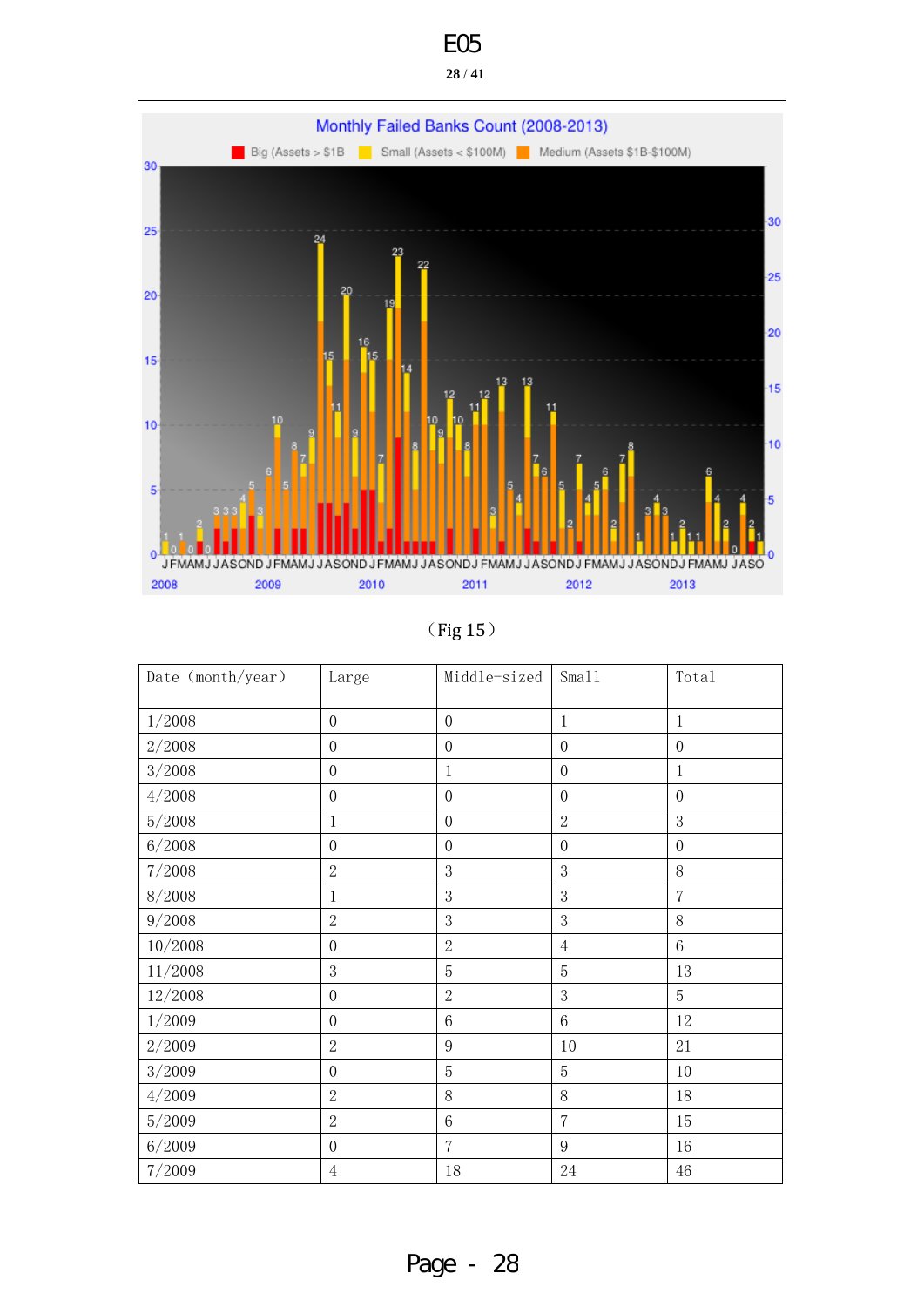#### / **41**

| 8/2009     | $\,4\,$          | $12\,$           | 15             | 31             |
|------------|------------------|------------------|----------------|----------------|
| 9/2009     | 3                | 9                | 11             | 23             |
| 10/2009    | $\,4\,$          | 15               | 20             | 39             |
| 11/2009    | $\sqrt{2}$       | $6\,$            | 9              | 17             |
| 12/2009    | $\overline{5}$   | 14               | 16             | 35             |
| 1/2010     | $\mathbf 5$      | 11               | 15             | 31             |
| 2/2010     | $\mathbf{1}$     | $\overline{4}$   | $7\phantom{.}$ | 12             |
| 3/2010     | $\sqrt{2}$       | 15               | 19             | 36             |
| 4/2010     | 9                | 19               | $23\,$         | 51             |
| 5/2010     | $1\,$            | 11               | 14             | 26             |
| 6/2010     | $\mathbf{1}$     | $\overline{5}$   | 8              | 14             |
| 7/2010     | $\mathbf{1}$     | 18               | 22             | 41             |
| 8/2010     | $\circ$          | $8\,$            | 10             | 18             |
| 9/2010     | $\sqrt{2}$       | $\overline{7}$   | 9              | 18             |
| 10/2010    | $\boldsymbol{0}$ | $\overline{9}$   | 12             | $21\,$         |
| 11/2010    | $\boldsymbol{0}$ | $8\,$            | 10             | 18             |
| 12/2010    | $\mathbf{2}$     | $\,6\,$          | $8\,$          | 16             |
| 1/2011     | $\boldsymbol{0}$ | $10\,$           | 11             | $21\,$         |
| $2/2011\,$ | $\boldsymbol{0}$ | 10               | 12             | $22\,$         |
| 3/2011     | $\mathbf{1}$     | $\overline{2}$   | 3              | $\,6\,$        |
| 4/2011     | $\mathbf{0}$     | 11               | 13             | $24\,$         |
| $5/2011\,$ | $\boldsymbol{0}$ | $\mathbf 5$      | $\sqrt{5}$     | 10             |
| 6/2011     | $\sqrt{2}$       | $\mathfrak{Z}$   | $\,4\,$        | $\overline{9}$ |
| 7/2011     | $1\,$            | $\overline{9}$   | 13             | 23             |
| 8/2011     | $\boldsymbol{0}$ | $\,6\,$          | $\sqrt{7}$     | 13             |
| 9/2011     | $\mathbf{1}$     | $6\,$            | $\,6\,$        | 13             |
| 10/2011    | $\boldsymbol{0}$ | 10               | 11             | $21\,$         |
| 11/2011    | $\mathbf{0}$     | $\overline{2}$   | $\overline{5}$ | $\overline{7}$ |
| 12/2011    | $\mathbf{1}$     | $\sqrt{2}$       | $\overline{2}$ | $\overline{5}$ |
| 1/2012     | $\boldsymbol{0}$ | $\sqrt{5}$       | $\overline{7}$ | 12             |
| 2/2012     | $\boldsymbol{0}$ | 3                | $\overline{4}$ | $\overline{7}$ |
| 3/2012     | $\mathbf{0}$     | 3                | $\overline{5}$ | 8              |
| 4/2012     | $\boldsymbol{0}$ | $\sqrt{5}$       | $\,6\,$        | 11             |
| 5/2012     | $\boldsymbol{0}$ | $\,1$            | $\sqrt{2}$     | $\mathfrak{Z}$ |
| 6/2012     | $\boldsymbol{0}$ | $\overline{4}$   | $\overline{7}$ | 11             |
| 7/2012     | $\boldsymbol{0}$ | $\,6\,$          | $8\,$          | 14             |
| 8/2012     | $\mathbf{0}$     | $\boldsymbol{0}$ | $\,1$          | $\mathbf{1}$   |
| 9/2012     | $\boldsymbol{0}$ | 3                | 3              | $\,6\,$        |
| 10/2012    | $\boldsymbol{0}$ | 3                | $\,4\,$        | $\overline{7}$ |
| 11/2012    | $\boldsymbol{0}$ | $\mathfrak{Z}$   | 3              | $6\,$          |
| 12/2012    | $\boldsymbol{0}$ | $\boldsymbol{0}$ | $\,1$          | $\mathbf{1}$   |
| 1/2013     | $\boldsymbol{0}$ | $\boldsymbol{0}$ | $\sqrt{2}$     | $\overline{2}$ |
| 2/2013     | $\boldsymbol{0}$ | $\boldsymbol{0}$ | $\mathbf{1}$   | $1\,$          |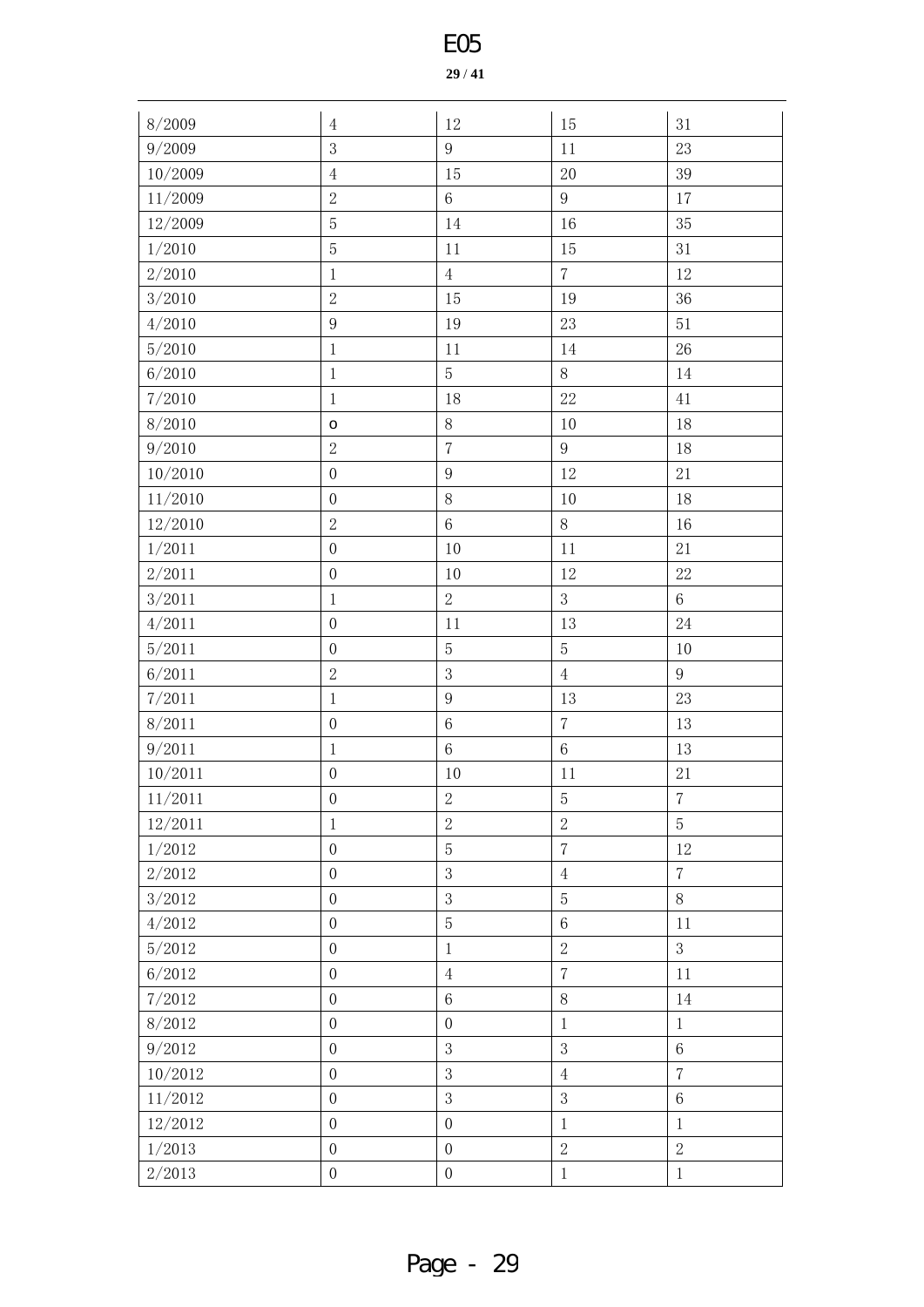

According to USA Dow Jones stock index(below), We determine the period of Recovery of Subprime Crisis is the five years from October 2008 to October 2013.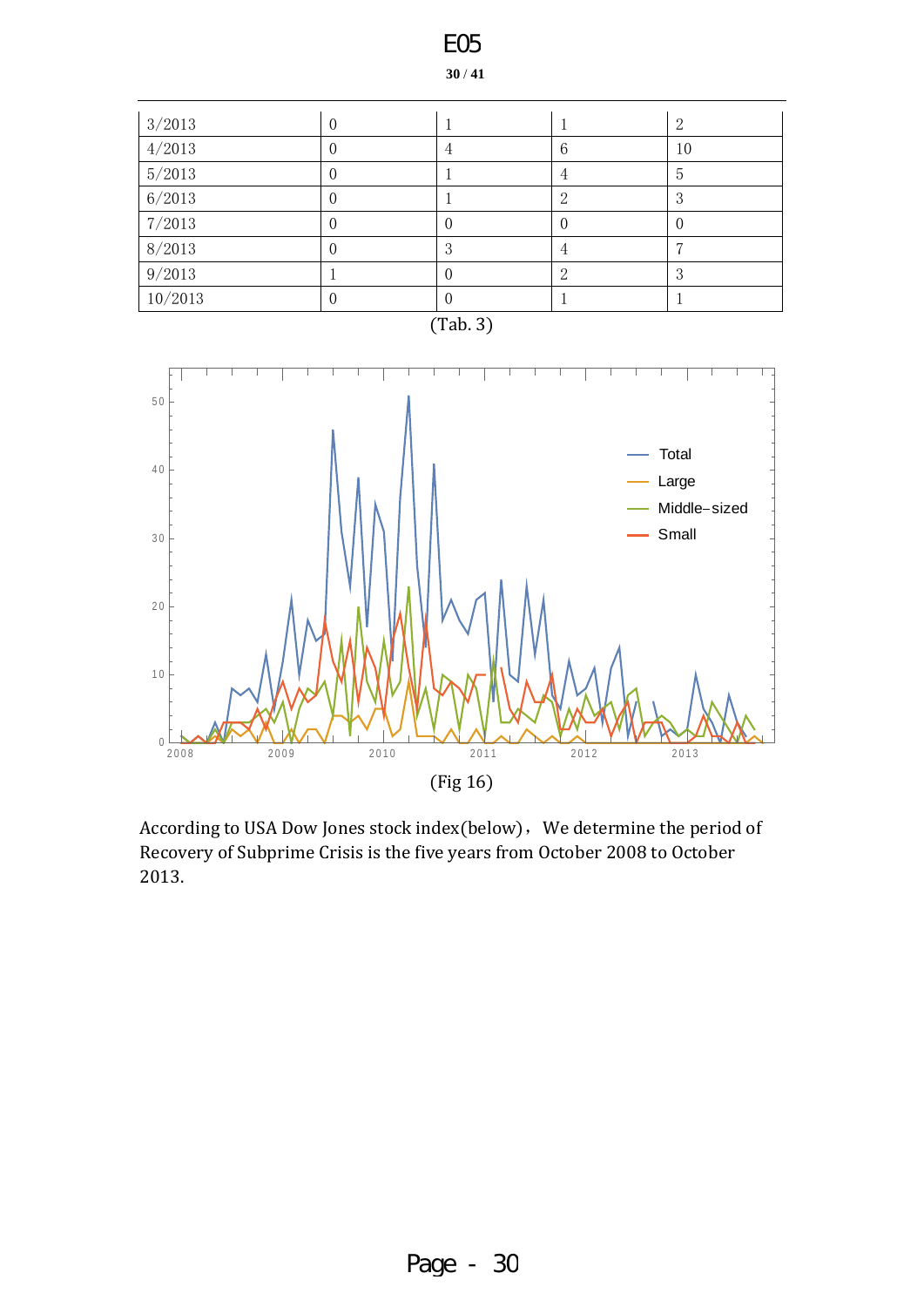

E05

(Fig 17)

Obtaining the starting and ending dates of 2008 crisis and using data from the bankrupted banks give the graph that describes the recovery of the subprime crisis.

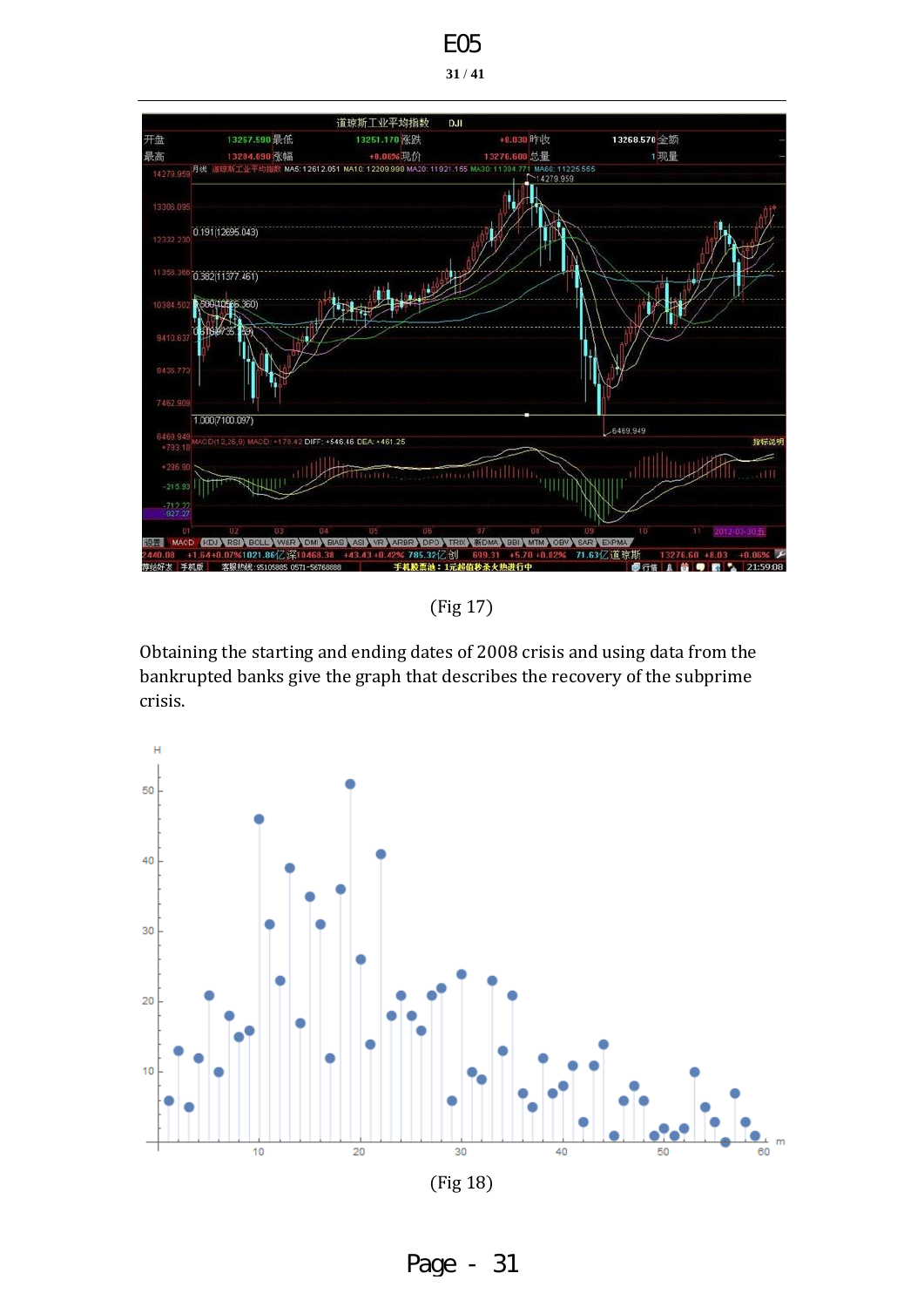| EOE |    |
|-----|----|
| 32/ | 41 |

Choose the climax point  $64$  as the value when  $x=0$  in the graph.



Compare to the cooling-effect model:



(Fig 20)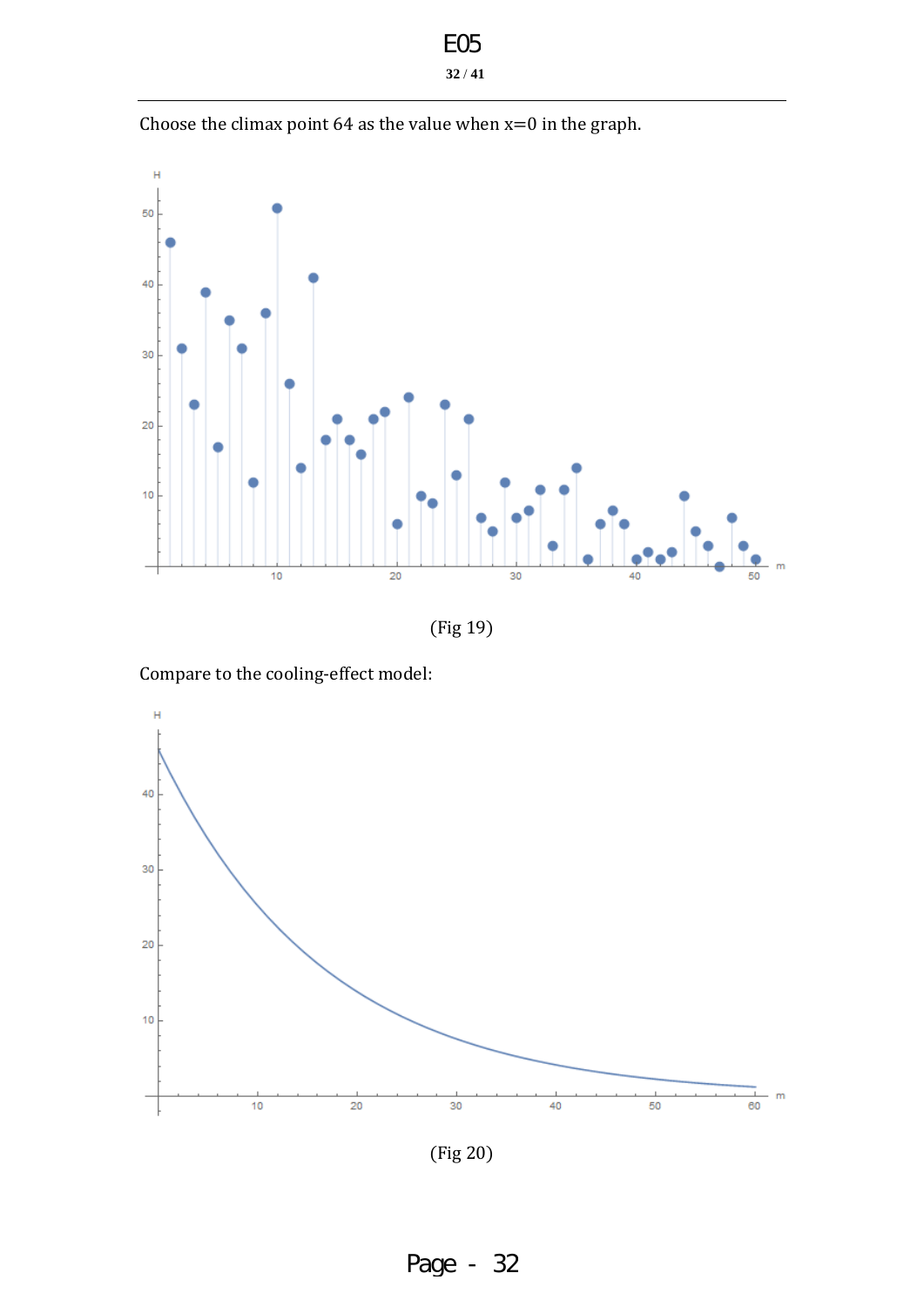

E05

Conclusion: the Cooling-Effect model works well in describing the recovery of the subprime crisis.

#### 5.4 Analysis

By comparison, the cooling-effect modeling in economics is roughly successful. The model can help institutions calculate their risk during the crisis according to their economic status (mentioned earlier) and make adjustments in a timely manner to reduce the danger of bankruptcy.

<sup>(</sup>Fig 21)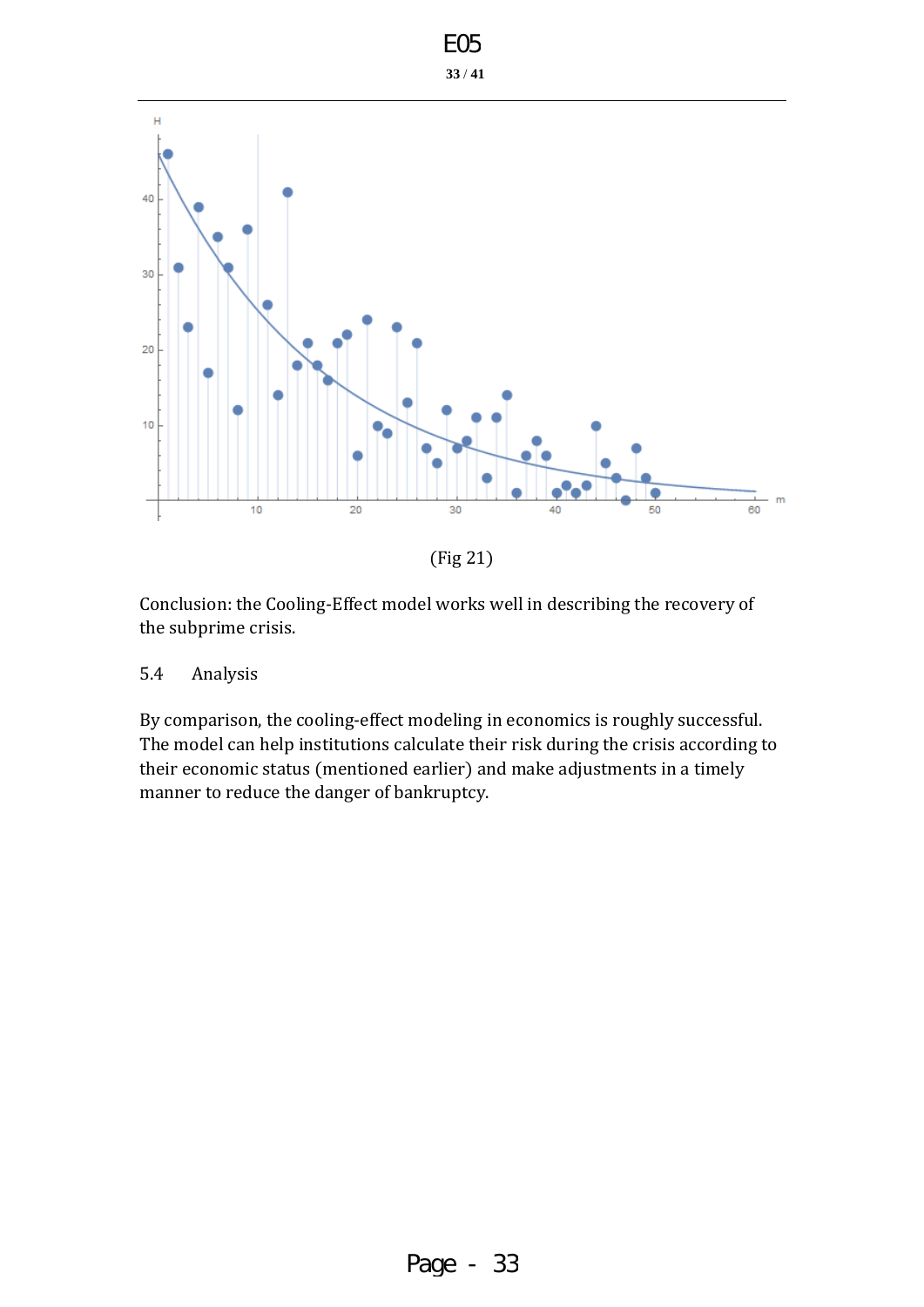### 6. Summary and Expectations

Living in an information society stimulates our interest in information diffusion. Building a new model of it is just a bold idea, but two basic models eventually established through the effort, and have their worth in some applications.

This article aims to build a new model of information diffusion. Based on the basic laws of motion of matter, the new model provides a different perspective on studying information diffusion----making an analogy between information and heat. To some extent, the model is successful in describing dissemination and retrogression of information and being applied to public opinion transmission, message transmission of relief supplies in disaster areas and financial crisis.

But there are some deficiencies:

1. The modeling is a simplification, such as the assumption that the efficiency in receiving information for everyone is the same and the assumption that 70% of the people will pass on the message.

2. Plugging in some specific numbers is not fully reasonable.

Meanwhile, there are some deep researches to do:

- 1. Put the information diffusion in an unlimited space.
- 2. Make an analogy between heat conduct in a plane and information dissemination.
- 3. Study information diffusion in different original states.
- 4. Study information diffusion in the condition where there are multiple sources
- 5. Apply the model in more areas.

In the process of modeling, we have gained a lot. We have learned how to transform ideas into the reality, how to communicate and cooperate with each other, and also understand the relationship between math and our real life. And we believe the mathematical modes of thinking can be used not only in study but also in life.

Lastly, we would like to appreciate our teachers and such an opportunity enabling us to work together and think deeply.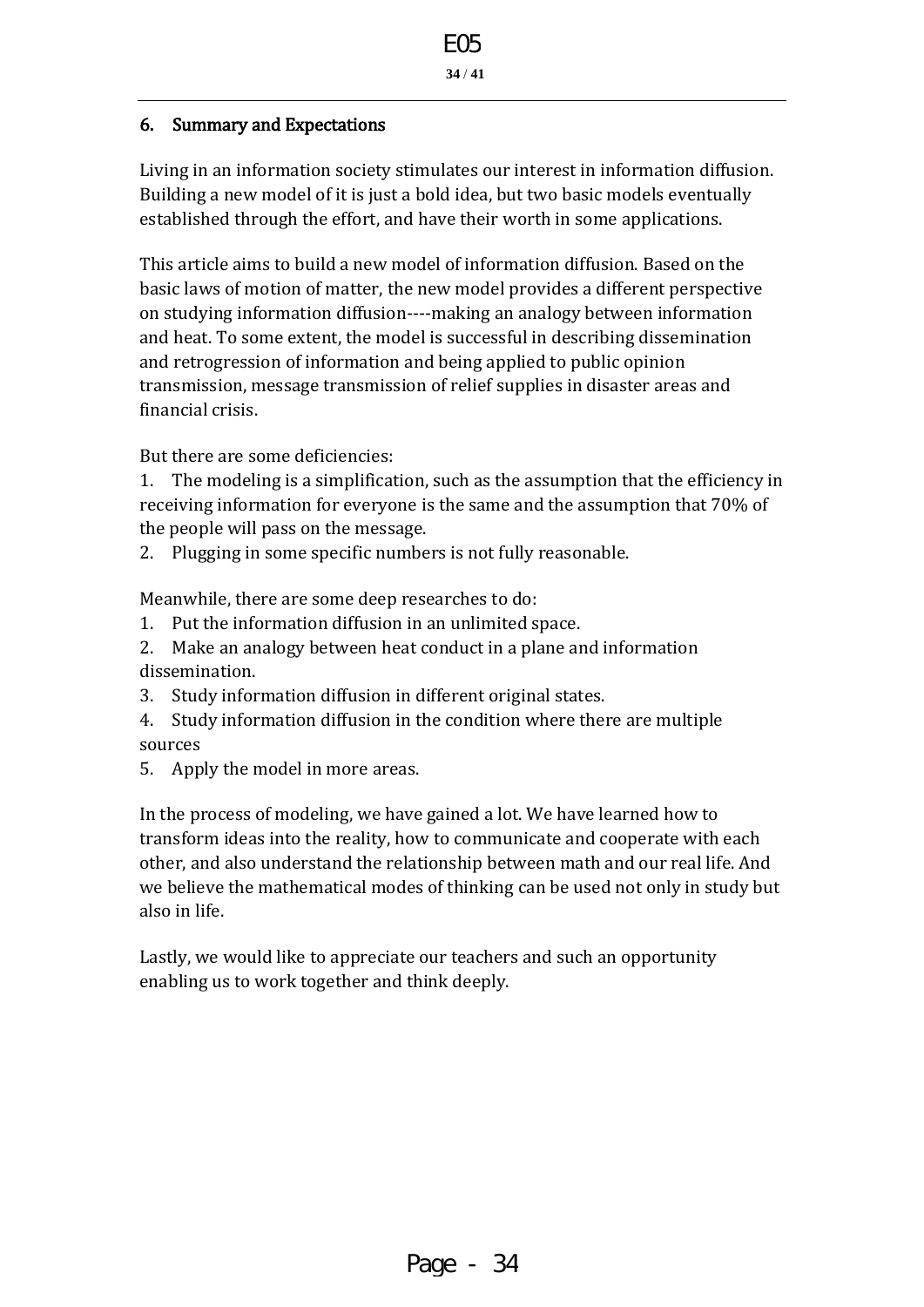#### 7. Preparatory Knowledge

7.1. Thermodynamics

**[1]** Newton's Cooling Effect:  $\frac{dH}{dt} = -k(H - H_0)$  (t is time, H is the correspondent Heat,  $H_0$  is Environmental Heat, here considered as a constant)

【2】The second law of thermodynamics: Heat can never pass from a colder to a warmer body without some other change, connected therewith, occurring at the same time

**【3】Heat equation:**  $\frac{\partial}{\partial t}$  $\frac{\partial u}{\partial t} = \alpha^2 \frac{\partial^2}{\partial x^2}$  $\frac{\partial u}{\partial x^2}$  (u is temperature, t is time, x is distance, and  $\alpha$  is heat conductivity, a constant.  $\alpha$ 

#### 7.2 Forgetting curve

【4】The forgetting curve: H.Ebbinghaus hypothesizes the decline of memory retention in time. This curve shows how information is lost over time when there is no attempt to retain it. A related concept is the strength of memory that refers to the durability those memory traces in the brain.

Suppose x hours after the first memory, the strength of memory rate fits the function:  $y = 1 - 0.56x^0$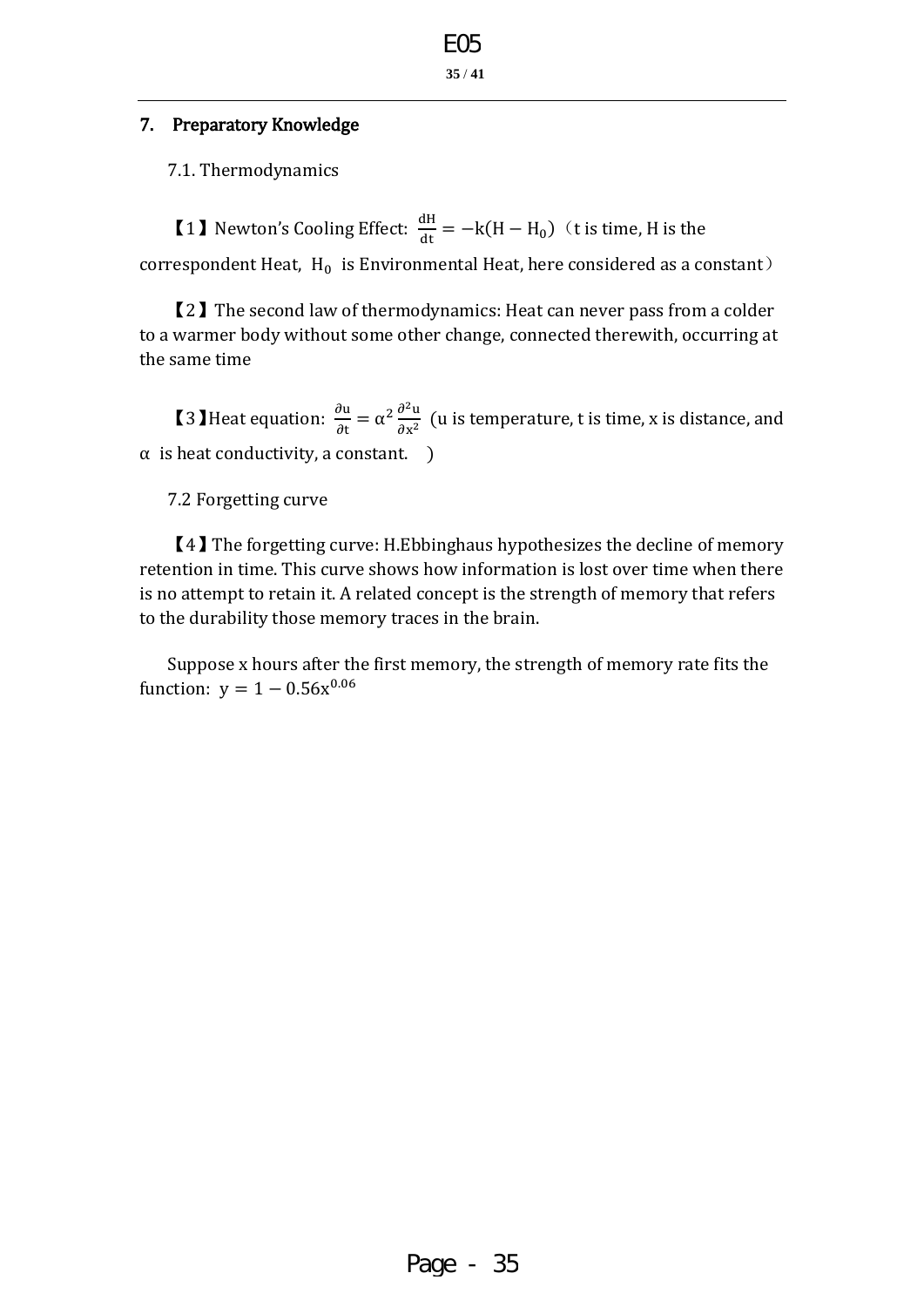#### E05

#### **36** / **41**

#### 8. References

1. 朱海松《网络的破碎化传播——传播的不确定性与复杂适应性》 中国市场出版社 2010 年 7 月第一版

2. T.M. 菲赫金哥尔茨《微积分学教程》高等教育出版社 第八版

3. 贺筱媛,胡晓峰《网络信息传播动力学建模研究》 《系统仿真学报》2010 年第 11 期

4. 张彦超,刘云,张海峰,程辉,熊菲《基于在线社交网络的信息传播模型》 《物理 学报》2011 年第 5 期

5. 郭海霞《新型社交网络信息传播特点和模型分析》 《现代情报》2012 年第 01 期

6. N. Gregory Mankiw 《ECONOMICS》 清华大学出版社

7. 侯文宇《2008 年金融危机传导机制》 郑州大学 2009 年

#### 9. Mathematica Program

 $In[1]:= Plot3D[100 - 4*(100/Pi)*Sum[(1/(2 i - 1)*E^(-0.02*((2 i - 1)*Pi/(2*10))^2*2*10 t)*Cos[(2 i - 1)*D(i/2*10)]$ 1)\*Pi\*(10 - n)/2/10]), {i, 1000}], {t, 1, 10}, {n, 0, 10}, AxesLabel -> {"t", "m", "H"} , PlotRange -> {0, 100}]

In[2]:= Show[%4, AxesStyle -> Directive[GrayLevel[0], AbsoluteThickness[1.13]]]

 $In[3]:= Plot3D[100 -4*(100/Pi)* Sum[(1/(2 i - 1)*E^(0.02*((2 i - 1)*Pi/(2*10))^2*100 t)*Cos[(2 i - 1)*F^(0.02*(10 i - 1))]$ 1)\*Pi\*(10 - n)/2/10]), {i, 1000}], {t, 1, 10}, {n, 0, 10}, AxesLabel -> {"t", "m", "H"} , PlotRange -> {0, 100}]

In[4]:= Show[%8, AxesStyle ->Directive[GrayLevel[0], AbsoluteThickness[1.52]]]

 $In[5]:= Plot3D[100 - 4*(100/Pi)*Sum[(1/(2 i - 1)*E^(-0.02*((2 i - 1)*Pi/(2*10))^2*1000 t)*Cos[(2 i - 1)*D*(1000 + 1)(1-(2 i - 1))]$ 1)\*Pi\*(10 - n)/2/10]), {i, 1000}], {t, 1, 10}, {n, 0, 10}, AxesLabel -> {"t", "m", "H"} , PlotRange -> {0, 100}]

In[6]:= Show[%10, AxesStyle -> Directive[GrayLevel[0], AbsoluteThickness[1.68]]]

 $\text{In}[7]:=\text{Show}[\text{Plot}[100 - 4*(100/\text{Pi})* \text{Sum}[(1/(2 i - 1)*\text{E}^*(-0.02*((2 i - 1)*\text{Pi}/(2*10))^2*1000)*\text{Cos}[(2 i - 1)*\text{E}^(-0.02*((2 i - 1)*\text{Pi}/(2*10))^2*1000)*\text{Cos}[(2 i - 1)*\text{E}^(-0.02*(2 i - 1)*\text{Pi}/(2*10))^2*1000]*\text{Cos}[(2 i - 1)*\text{E}^(-0.02*(2 i - 1)*\text{Pi}/(2*10))^$ 1)\*Pi\*(10 - n)/2/10]), {i, 1000}], {n, 0, 10}, AxesLabel -> {"m", "H"}, PlotStyle -> {Red},PlotLegends ->  ${\rm Tr}$ =1000"}], Plot[100 - 4\*(100/Pi)\* Sum[ $(1/(2 i - 1)$ \*E^(-0.02\*((2 i - 1)\*Pi/(2\*10))^2\*2000)\* Cos[(2 i -1)\*Pi\*(10 - n)/2/10]), {i, 1000}], {n, 0, 10}, AxesLabel -> {"m", "H"}, PlotStyle -> {Blue}, PlotLegends ->  ${\rm Tr}$ =2000"}], Plot[100 - 4\*(100/Pi)\* Sum[(1/(2 i - 1)\*E^(-0.02\*((2 i - 1)\*Pi/(2\*10))^2\*3000)\* Cos[(2 i -1)\*Pi\*(10 - n)/2/10]), {i, 1000}], {n, 0, 10}, AxesLabel -> {"m", "H"}, PlotStyle -> {Magenta}, PlotLegends ->  ${\rm Tr}$ =3000"}], Plot[100 - 4\*(100/Pi)\* Sum[(1/(2 i - 1)\*E^(-0.02\*((2 i - 1)\*Pi/(2\*10))^2\*4000)\* Cos[(2 i -1)\*Pi\*(10 - n)/2/10]), {i, 1000}], {n, 0, 10}, AxesLabel -> {"m", "H"}, PlotStyle -> {Pink}, PlotLegends ->  ${\rm Tr}$ =4000"}], Plot[100 - 4\*(100/Pi)\* Sum[(1/(2 i - 1)\*E^(-0.02\*((2 i - 1)\*Pi/(2\*10))^2\*5000)\* Cos[(2 i -1)\*Pi\*(10 - n)/2/10]), {i, 1000}], {n, 0, 10}, AxesLabel -> {"m", "H"}, PlotStyle -> {Green}, PlotLegends -> {"t=5000"}], Plot[100 - 4\*(100/Pi)\* Sum[(1/(2 i - 1)\*E^(-0.02\*((2 i - 1)\*Pi/(2\*10))^2\*6000)\* Cos[(2 i -1)\*Pi\*(10 - n)/2/10]), {i, 1000}], {n, 0, 10}, AxesLabel -> {"m", "H"}, PlotStyle -> {Black}, PlotLegends ->  ${\rm Tr}$ =6000"}], Plot[100 - 4\*(100/Pi)\* Sum[(1/(2 i - 1)\*E^(-0.02\*((2 i - 1)\*Pi/(2\*10))^2\*7000)\* Cos[(2 i -1)\*Pi\*(10 - n)/2/10]), {i, 1000}], {n, 0, 10}, AxesLabel -> {"m", "H"}, PlotStyle -> {Cyan}, PlotLegends ->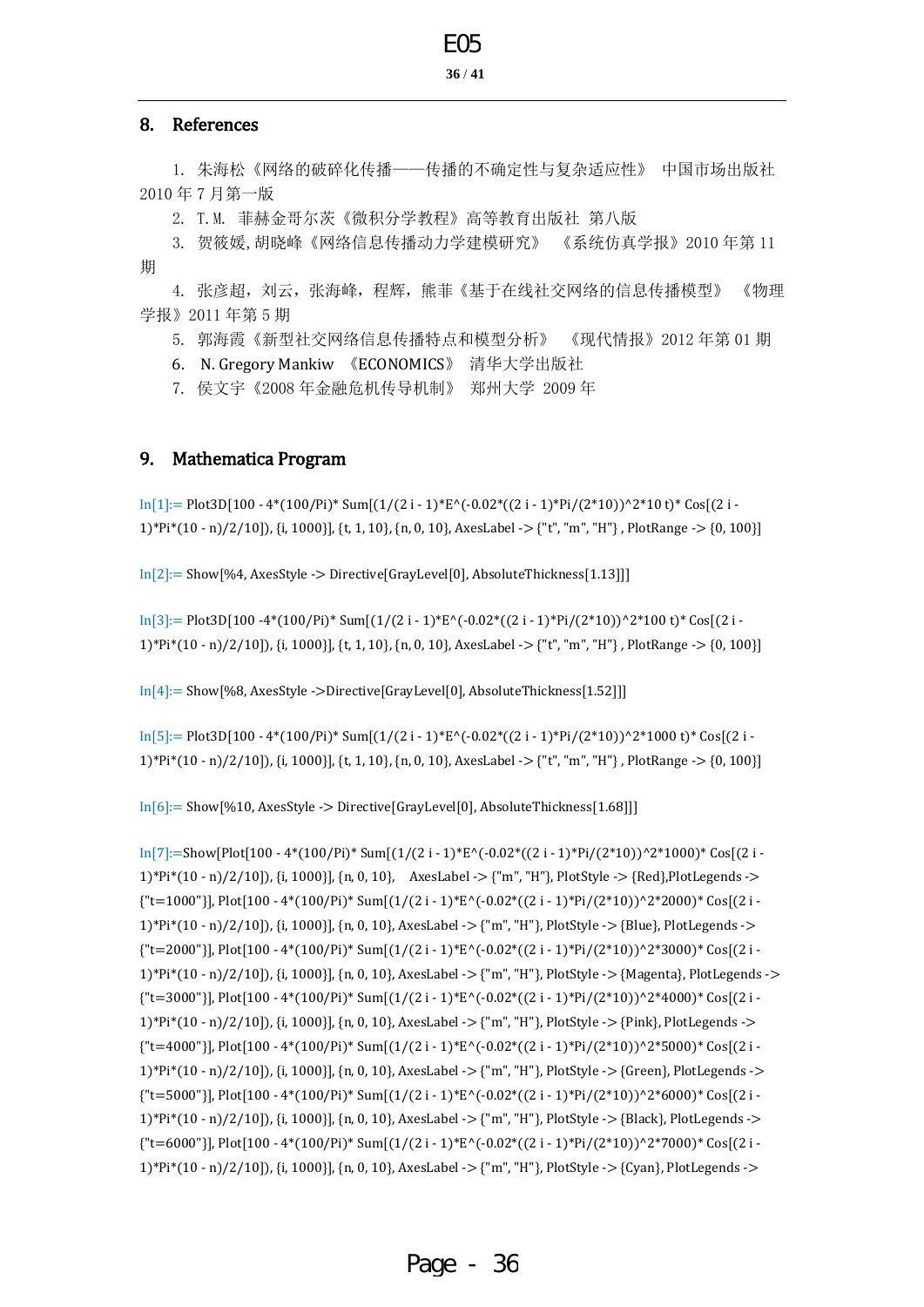{"t=7000"}], Plot[100 - 4\*(100/Pi)\* Sum[(1/(2 i - 1)\*E^(-0.02\*((2 i - 1)\*Pi/(2\*10))^2\*8000)\* Cos[(2 i - 1)\*Pi\*(10 - n)/2/10]), {i, 1000}], {n, 0, 10}, AxesLabel -> {"m", "H"}, PlotStyle -> {Orange}, PlotLegends -> {"t=8000"}], Plot[100 - 4\*(100/Pi)\* Sum[(1/(2 i - 1)\*E^(-0.02\*((2 i - 1)\*Pi/(2\*10))^2\*9000)\* Cos[(2 i - 1)\*Pi\*(10 - n)/2/10]), {i, 1000}], {n, 0, 10}, AxesLabel -> {"m", "H"}, PlotStyle -> {Brown}, PlotLegends ->  ${\rm Tr}$ =9000"}], Plot[100 - 4\*(100/Pi)\* Sum[(1/(2 i - 1)\*E^(-0.02\*((2 i - 1)\*Pi/(2\*10))^2\*10000)\* Cos[(2 i -1)\*Pi\*(10 - n)/2/10]), {i, 1000}], {n, 0, 10}, AxesLabel -> {"m", "H"}, PlotStyle -> {Purple}, PlotLegends -> {"t=10000"}]]

 $In[8]:=Show[Plot[100 - 4*(100/Pi)*Sum[(1/(2 i - 1)*E^(-0.02*((2 i - 1)*Pi/(2*10))^2*100 t)*Cos[(2 i - 1)*E^(-0.02*(2 i - 1)*Pi/(2*10))]$ 1)\*Pi\*(10 - 1)/2/10]), {i, 1000}], {t, 5, 100}, AxesLabel -> {"t", "H"}, PlotStyle -> {Red}, PlotLegends -> {"m=1"},PlotRange -> {{10, 100}, {0, 100}}, AxesOrigin -> {10, 0}], Plot[100 - 4\*(100/Pi)\* Sum[(1/(2 i -  $1)*E^(-0.02*((2 i - 1)*Pi/(2*10))^2*100 t)*Cos[(2 i - 1)*Pi*(10 - 2)/2/10]),$  {i, 1000}], {t, 5, 100}, AxesLabel -> {"t", "H"}, PlotStyle -> {Blue}, PlotLegends -> {"m=2"}, PlotRange -> {{10, 100}, {0, 100}}, AxesOrigin -> {10, 0}], Plot[100 - 4\*(100/Pi)\* Sum[(1/(2 i - 1)\*E^(-0.02\*((2 i - 1)\*Pi/(2\*10))^2\*100 t)\* Cos[(2 i - 1)\*Pi\*(10 - 3)/2/10]), {i, 1000}], {t, 5, 100}, AxesLabel -> {"t", "H"}, PlotStyle -> {Magenta}, PlotLegends -> {"m=3"}, PlotRange -> {{10, 100}, {0, 100}}, AxesOrigin -> {10, 0}], Plot[100 - 4\*(100/Pi)\* Sum[ $(1/(2 i - 1)*E^*(-0.02*((2 i - 1)*Pi/(2*10))^2*100 t)*Cos[(2 i - 1)*Pi*(10 - 4)/2/10]),$  {i, 1000}], {t, 5, 100}, AxesLabel -> {"t", "H"}, PlotStyle -> {Pink}, PlotLegends -> {"m=4"}, PlotRange -> {{10, 100}, {0, 100}}, AxesOrigin -> {10, 0}], Plot[100 - 4\*(100/Pi)\* Sum[(1/(2 i - 1)\*E^(-0.02\*((2 i - 1)\*Pi/(2\*10))^2\*100 t)\* Cos[(2 i - 1)\*Pi\*(10 - 5)/2/10]), {i, 1000}], {t, 5, 100}, AxesLabel -> {"t", "H"}, PlotStyle -> {Green}, PlotLegends -> {"m=5"}, PlotRange -> {{10, 100}, {0, 100}},AxesOrigin -> {10, 0}], Plot[100 - 4\*(100/Pi)\* Sum[ $(1/(2 i - 1)*E^*(-0.02*((2 i - 1)*Pi/(2*10))^2*100 t)*Cos[(2 i - 1)*Pi*(10 - 6)/2/10]),$  {i, 1000}], {t, 5, 100}, AxesLabel -> {"t", "H"}, PlotStyle -> {Black}, PlotLegends -> {"m=6"}, PlotRange -> {{10, 100}, {0, 100}}, AxesOrigin -> {10, 0}], Plot[100 - 4\*(100/Pi)\* Sum[(1/(2 i - 1)\*E^(-0.02\*((2 i - 1)\*Pi/(2\*10))^2\*100 t)\* Cos[(2 i - 1)\*Pi\*(10 - 7)/2/10]), {i, 1000}], {t, 5, 100}, AxesLabel -> {"t", "H"}, PlotStyle -> {Cyan}, PlotLegends -> {"m=7"}, PlotRange -> {{10, 100}, {0, 100}}, AxesOrigin -> {10, 0}], Plot[100 - 4\*(100/Pi)\* Sum[ $(1/(2 i - 1)*E^*(-0.02*((2 i - 1)*Pi/(2*10))^2*100 t)*Cos[(2 i - 1)*Pi*(10 - 8)/2/10]),$  {i, 1000}], {t, 5, 100}, AxesLabel -> {"t", "H"}, PlotStyle -> {Orange}, PlotLegends -> {"m=8"}, PlotRange -> {{10, 100}, {0, 100}}, AxesOrigin -> {10, 0}], Plot[100 - 4\*(100/Pi)\* Sum[(1/(2 i - 1)\*E^(-0.02\*((2 i - 1)\*Pi/(2\*10))^2\*100 t)\* Cos[(2 i - 1)\*Pi\*(10 - 9)/2/10]), {i, 1000}], {t, 5, 100}, AxesLabel -> {"t", "H"}, PlotStyle -> {Brown}, PlotLegends -> {"m=9"}, PlotRange -> {{10, 100}, {0, 100}}, AxesOrigin -> {10, 0}], Plot[100 - 4\*(100/Pi)\* Sum[(1/(2 i - 1)\*E^(-0.02\*((2 i - 1)\*Pi/(2\*10))^2\*100 t)\* Cos[(2 i - 1)\*Pi\*(10 - 10)/2/10]), {i, 1000}], {t, 5, 100}, AxesLabel -> {"t", "H"}, PlotStyle -> {Purple}, PlotLegends -> {"m=10"}, PlotRange -> {{10, 100}, {0, 100}}, AxesOrigin -> {10, 0}]]

 $\text{In}[\frac{9}]=\text{DensityPlot}[100 - 4*(100/Pi)*\text{Sum}[(1/(2 i - 1)*E^(-0.02*((2 i - 1)*Pi/(2*10))^2*5000 t)*\text{Cos}[(2 i - 1)*E^(-0.02*(2 i - 1)*E^(-0.02*(2 i - 1)*E^(-0.02*(2 i - 1)*E^(-0.02*(2 i - 1))])$ 1)\*Pi\*(10 - m)/2/10]), {i, 1000}], {t, 1, 10}, {m, 0, 10}]

 $In [10]:= Plot [E^(-0.06 t + Log[100]), \{t, 0, 20\}, PlotRange -> \{0, 100\}, Axelable -> \{[[t", "H"]\}]$ 

In{11}:= Show[%61, AxesStyle -> Directive[GrayLevel[0], AbsoluteThickness[1.185]], Method -> {"DefaultBoundaryStyle" -> Automatic, "ScalingFunctions" -> None}]

 $In [12]:= Plot [E^(-0.06 t + Log[100]), \{t, 0, 100\}, PlotRange > {0, 100\}, Axelable! > {"t", "H"}]$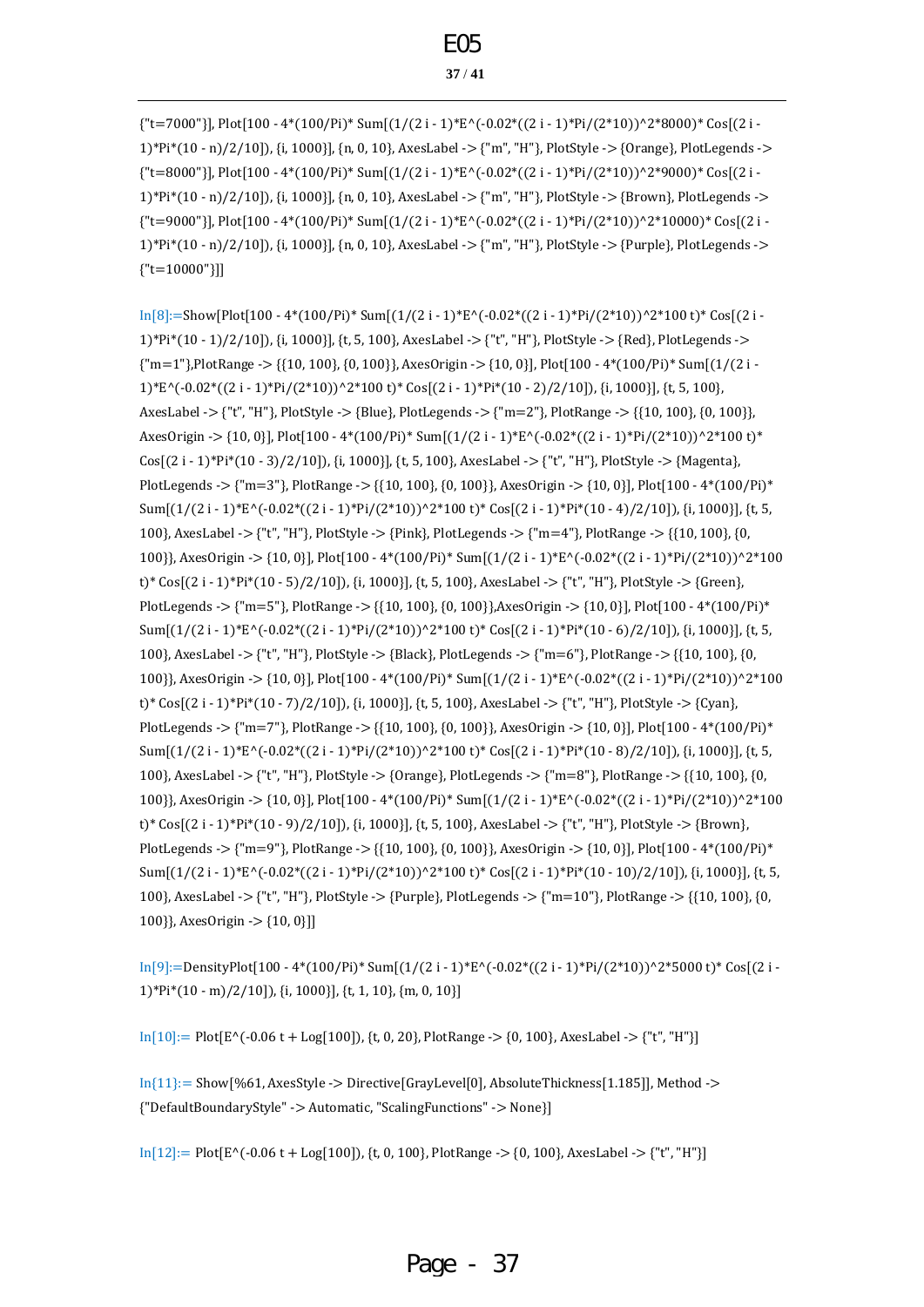In[13]:= Show[%65, AxesStyle -> Directive[GrayLevel[0], AbsoluteThickness[1.31]], Method -> {"DefaultBoundaryStyle" -> Automatic, "ScalingFunctions" -> None}]

In[14]:= Plot[E^(-0.06 t + Log[100]), {t, 0, 500}, PlotRange -> {0, 100}, AxesLabel -> {"t", "H"}]

In[15]:= Show[%64, AxesStyle -> Directive[GrayLevel[0], AbsoluteThickness[1.35]], Method -> {"DefaultBoundaryStyle" -> Automatic, "ScalingFunctions" -> None}]

 $In[16]:= Show[Plot[100 - 4*(100/Pi)*Sum[(1/(2 i - 1)*E^(-0.014*((2 i - 1)*Pi/(2*10))^2*1000)*Cos[(2 i - 1)*Pi/(2*10)]$ 1)\*Pi\*(10 - n)/2/10]), {i, 1000}], {n, 0, 10}, AxesLabel -> {"m", "H"}, PlotStyle -> {Red}, PlotLegends ->  ${\rm Tr}$ =1000"}], Plot[100 - 4\*(100/Pi)\* Sum[(1/(2 i - 1)\*E^(-0.014\*((2 i - 1)\*Pi/(2\*10))^2\*2000)\* Cos[(2 i -1)\*Pi\*(10 - n)/2/10]), {i, 1000}], {n, 0, 10}, AxesLabel -> {"m", "H"}, PlotStyle -> {Blue}, PlotLegends -> {"t=2000"}], Plot[100 - 4\*(100/Pi)\* Sum[(1/(2 i - 1)\*E^(-0.014\*((2 i - 1)\*Pi/(2\*10))^2\*3000)\* Cos[(2 i - 1)\*Pi\*(10 - n)/2/10]), {i, 1000}], {n, 0, 10}, AxesLabel -> {"m", "H"}, PlotStyle -> {Magenta}, PlotLegends -> {"t=3000"}], Plot[100 - 4\*(100/Pi)\* Sum[(1/(2 i - 1)\*E^(-0.014\*((2 i - 1)\*Pi/(2\*10))^2\*4000)\* Cos[(2 i - 1)\*Pi\*(10 - n)/2/10]), {i, 1000}], {n, 0, 10}, AxesLabel -> {"m", "H"}, PlotStyle -> {Pink}, PlotLegends ->  ${\rm Tr}$ =4000"}], Plot[100 - 4\*(100/Pi)\* Sum[(1/(2 i - 1)\*E^(-0.014\*((2 i - 1)\*Pi/(2\*10))^2\*5000)\* Cos[(2 i -1)\*Pi\*(10 - n)/2/10]), {i, 1000}], {n, 0, 10}, AxesLabel -> {"m", "H"}, PlotStyle -> {Green}, PlotLegends ->  ${\rm Tr}$ =5000"}], Plot[100 - 4\*(100/Pi)\* Sum[(1/(2 i - 1)\*E^(-0.014\*((2 i - 1)\*Pi/(2\*10))^2\*6000)\* Cos[(2 i -1)\*Pi\*(10 - n)/2/10]), {i, 1000}], {n, 0, 10}, AxesLabel -> {"m", "H"}, PlotStyle -> {Black}, PlotLegends -> {"t=6000"}], Plot[100 - 4\*(100/Pi)\* Sum[(1/(2 i - 1)\*E^(-0.014\*((2 i - 1)\*Pi/(2\*10))^2\*7000)\* Cos[(2 i - 1)\*Pi\*(10 - n)/2/10]), {i, 1000}], {n, 0, 10}, AxesLabel -> {"m", "H"}, PlotStyle -> {Cyan}, PlotLegends -> {"t=7000"}], Plot[100 - 4\*(100/Pi)\* Sum[(1/(2 i - 1)\*E^(-0.014\*((2 i - 1)\*Pi/(2\*10))^2\*8000)\* Cos[(2 i - 1)\*Pi\*(10 - n)/2/10]), {i, 1000}], {n, 0, 10}, AxesLabel -> {"m", "H"}, PlotStyle -> {Orange}, PlotLegends -> {"t=8000"}], Plot[100 - 4\*(100/Pi)\* Sum[(1/(2 i - 1)\*E^(-0.014\*((2 i - 1)\*Pi/(2\*10))^2\*9000)\* Cos[(2 i - 1)\*Pi\*(10 - n)/2/10]), {i, 1000}], {n, 0, 10}, AxesLabel -> {"m", "H"}, PlotStyle -> {Brown}, PlotLegends ->  ${\rm Tr}$ =9000"}], Plot[100 - 4\*(100/Pi)\* Sum[(1/(2 i - 1)\*E^(-0.014\*((2 i - 1)\*Pi/(2\*10))^2\*10000)\* Cos[(2 i -1)\*Pi\*(10 - n)/2/10]), {i, 1000}], {n, 0, 10}, AxesLabel -> {"m", "H"}, PlotStyle -> {Purple}, PlotLegends -> {"t=10000"}]]

 $In[17]:=$  m=Table[100 - 4\*(100/Pi)\*Sum [(1/(2 i - 1)\*E^(-0.014\*((2 i - 1)\*Pi/(2\*10))^2\*1000t) \*Cos[(2 i -1)\*Pi\*n/2/10]), {i, 1000}], {t, 0, 10}, {n, 0, 10}]m//TableForm

 $In [18]:=Show [Plot [E^(-0.06 t + Log [7.966422604]), {t, 0, 10}, Plot Style -> {Red}, AxesLabel -> {t", "H",}$ PlotLegends -> {"t=1000"}], Plot[E^(-0.06 t + Log[36.10842639]), {t, 0, 10}, AxesLabel -> {"t", "H"}, PlotStyle -> {Blue}, PlotLegends -> {"t=2000"}], Plot[E^(-0.06 t + Log[54.82653631]), {t, 0, 10}, AxesLabel -> {"t", "H"}, PlotStyle -> {Magenta}, PlotLegends -> {"t=3000"}], Plot[E^(-0.06 t + Log[68.02368988]), {t, 0, 10}, AxesLabel -> {"t", "H"}, PlotStyle -> {Pink}, PlotLegends -> {"t=4000"}], Plot[E^(-0.06 t + Log[77.36371333]), {t, 0, 10}, AxesLabel -> {"t", "H"}, PlotStyle -> {Green}, PlotLegends -> {"t=5000"}], Plot[E^(-0.06 t + Log[83.97551671]), {t, 0, 10}, AxesLabel -> {"t", "H"}, PlotStyle -> {Black}, PlotLegends -> {"t=6000"}], Plot[E^(-0.06 t + Log[88.65608378]), {t, 0, 10}, AxesLabel -> {"t", "H"}, PlotStyle -> {Cyan}, PlotLegends -> {"t=7000"}], Plot[E^(-0.06 t + Log[91.96951095]), {t, 0, 10}, AxesLabel -> {"t", "H"}, PlotStyle -> {Orange}, PlotLegends -> {"t=8000"}], Plot[E^(-0.06 t + Log[94.31512423]), {t, 0, 10}, AxesLabel -> {"t", "H"}, PlotStyle -> {Brown}, PlotLegends -> {"t=9000"}], Plot[E^(-0.06 t +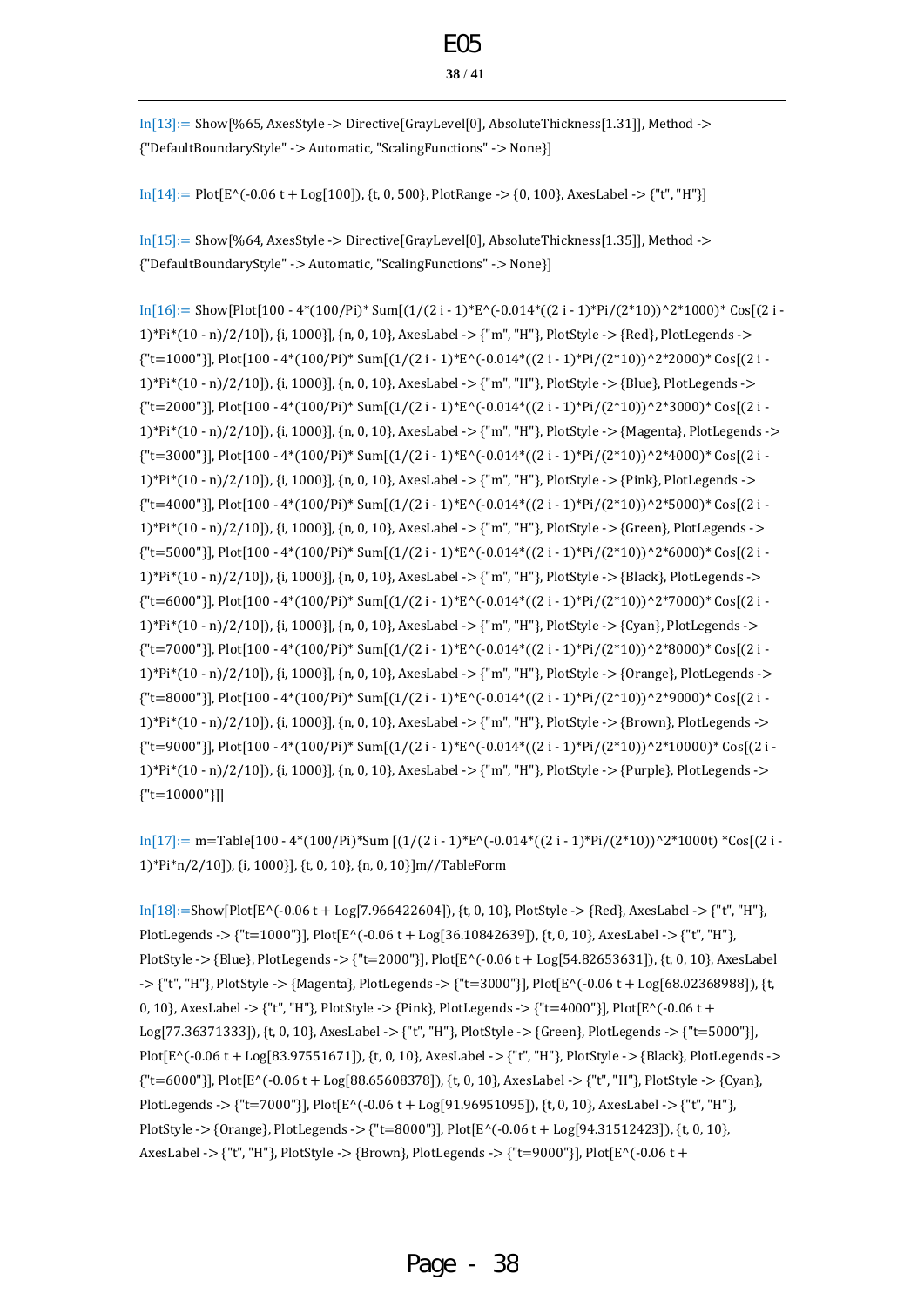Log[95.97561091]), {t, 0, 10}, AxesLabel -> {"t", "H"}, PlotStyle -> {Purple}, PlotLegends -> {"t=10000"}], PlotRange -> {0, 100}]

In[19]:=Show[Plot[100 - 4\*(100/Pi)\* Sum[(1/(2 i - 1)\*E^(-0.014\*((2 i - 1)\*Pi/(2\*10))^2\*100 t)\* Cos[(2 i - 1)\*Pi\*(10 - 1)/2/10]), {i, 1000}], {t, 5, 100}, AxesLabel -> {"t", "H"}, PlotStyle -> {Red}, PlotLegends -> {"m=1"},PlotRange -> {{10, 100}, {0, 100}}, AxesOrigin -> {10, 0}], Plot[100 - 4\*(100/Pi)\* Sum[(1/(2 i -  $1)*E^(-0.014*((2 i - 1)*Pi/(2*10))^2*100 t)*Cos[(2 i - 1)*Pi*(10 - 2)/2/10]),$  {i, 1000}], {t, 5, 100}, AxesLabel -> {"t", "H"}, PlotStyle -> {Blue}, PlotLegends -> {"m=2"}, PlotRange -> {{10, 100}, {0, 100}}, AxesOrigin -> {10, 0}], Plot[100 - 4\*(100/Pi)\* Sum[(1/(2 i - 1)\*E^(-0.014\*((2 i - 1)\*Pi/(2\*10))^2\*100 t)\* Cos[(2 i - 1)\*Pi\*(10 - 3)/2/10]), {i, 1000}], {t, 5, 100}, AxesLabel -> {"t", "H"}, PlotStyle -> {Magenta}, PlotLegends -> {"m=3"}, PlotRange -> {{10, 100}, {0, 100}}, AxesOrigin -> {10, 0}], Plot[100 - 4\*(100/Pi)\* Sum[ $(1/(2 i - 1)*E^*(-0.014*((2 i - 1)*Pi/(2*10))^2*100 t)*Cos[(2 i - 1)*Pi*(10 - 4)/2/10]),$  {i, 1000}], {t, 5, 100}, AxesLabel -> {"t", "H"}, PlotStyle -> {Pink}, PlotLegends -> {"m=4"}, PlotRange -> {{10, 100}, {0, 100}}, AxesOrigin -> {10, 0}], Plot[100 - 4\*(100/Pi)\* Sum[(1/(2 i - 1)\*E^(-0.014\*((2 i - 1)\*Pi/(2\*10))^2\*100 t)\* Cos[(2 i - 1)\*Pi\*(10 - 5)/2/10]), {i, 1000}], {t, 5, 100}, AxesLabel -> {"t", "H"}, PlotStyle -> {Green}, PlotLegends -> {"m=5"}, PlotRange -> {{10, 100}, {0, 100}}, AxesOrigin -> {10, 0}], Plot[100 - 4\*(100/Pi)\* Sum[(1/(2 i - 1)\*E^(-0.014\*((2 i - 1)\*Pi/(2\*10))^2\*100 t)\* Cos[(2 i - 1)\*Pi\*(10 -6)/2/10]), {i, 1000}], {t, 5, 100}, AxesLabel -> {"t", "H"}, PlotStyle -> {Black}, PlotLegends -> {"m=6"}, PlotRange -> {{10, 100}, {0, 100}}, AxesOrigin -> {10, 0}], Plot[100 - 4\*(100/Pi)\* Sum[(1/(2 i -  $1)*E^(-0.014*((2 i - 1)*Pi/(2*10))^2*100 t)*Cos[(2 i - 1)*Pi*(10 - 7)/2/10]),$  {i, 1000}], {t, 5, 100}, AxesLabel -> {"t", "H"}, PlotStyle -> {Cyan}, PlotLegends -> {"m=7"}, PlotRange -> {{10, 100}, {0, 100}}, AxesOrigin -> {10, 0}], Plot[100 - 4\*(100/Pi)\* Sum[ $(1/(2 i - 1)*E^(-0.014*((2 i - 1)*Pi/(2*10))^2*100 t)*$  $Cos[(2 i - 1)*Pi*(10 - 8)/2/10]),$  {i, 1000}], {t, 5, 100}, AxesLabel -> {"t", "H"}, PlotStyle -> {Orange}, PlotLegends -> {"m=8"}, PlotRange -> {{10, 100}, {0, 100}}, AxesOrigin -> {10, 0}], Plot[100 - 4\*(100/Pi)\* Sum[(1/(2 i - 1)\*E^(-0.014\*((2 i - 1)\*Pi/(2\*10))^2\*100 t)\* Cos[(2 i - 1)\*Pi\*(10 - 9)/2/10]), {i, 1000}], {t, 5, 100}, AxesLabel -> {"t", "H"}, PlotStyle -> {Brown}, PlotLegends -> {"m=9"}, PlotRange -> {{10, 100}, {0, 100}}, AxesOrigin -> {10, 0}], Plot[100 - 4\*(100/Pi)\* Sum[(1/(2 i - 1)\*E^(-0.014\*((2 i - 1)\*Pi/(2\*10))^2\*100 t)\* Cos[(2 i - 1)\*Pi\*(10 - 10)/2/10]), {i, 1000}], {t, 5, 100}, AxesLabel -> {"t", "H"}, PlotStyle -> {Purple}, PlotLegends -> {"m=10"}, PlotRange -> {{10, 100}, {0, 100}}, AxesOrigin -> {10, 0}]]

 $In [20]:=m = Table [100 - 4*(100/Pi)*Sum[(1/(2 i - 1)*E^(-0.014*((2 i - 1)*Pi/(2*10))^2*1000 t)*Cos[(2 i - 1)*Pi/(2*1000 t)^2]$ - 1)\*Pi\*n/2/10]), {i, 1000}], {t, 0, 10}, {n, 0, 10}]

#### In[21]:=m // TableForm

 $In [22]:=Show [Plot [E^(-0.06 (t - 30) + Log [92.93562]),$  {t, 30, 100}, PlotStyle -> {Red}, AxesLabel -> {"t", "H"}, PlotLegends -> {"m=1"}], Plot[E^(-0.06 (t - 30) + Log[86.04486]), {t, 30, 100}, AxesLabel -> {"t", "H"}, PlotStyle -> {Blue}, PlotLegends -> {"m=2"}], Plot $[E^{\wedge}(-0.06 (t - 30) + Log[79.49712])$ , {t, 30, 100}, AxesLabel -> {"t", "H"}, PlotStyle -> {Magenta}, PlotLegends -> {"m=3"}], Plot[E^(-0.06 (t - 30) + Log[73.45352]), {t, 30, 100}, AxesLabel -> {"t", "H"}, PlotStyle -> {Pink}, PlotLegends -> {"m=4"}], Plot[E^(-0.06 (t - 30) + Log[68.06288]), {t, 30, 100}, AxesLabel -> {"t", "H"}, PlotStyle -> {Green}, PlotLegends -> {"m=5"}], Plot[E^(-0.06 (t - 30) + Log[63.45812]), {t, 30, 100}, AxesLabel -> {"t", "H"}, PlotStyle -> {Black}, PlotLegends -> {"m=6"}], Plot[E^(-0.06 (t - 30) + Log[59.75292]), {t, 30, 100}, AxesLabel -> {"t", "H"}, PlotStyle -> {Cyan}, PlotLegends -> {"m=7"}], Plot[E^(-0.06 (t - 30) + Log[57.03886]), {t, 30, 100}, AxesLabel -> {"t", "H"}, PlotStyle -> {Orange}, PlotLegends -> {"m=8"}],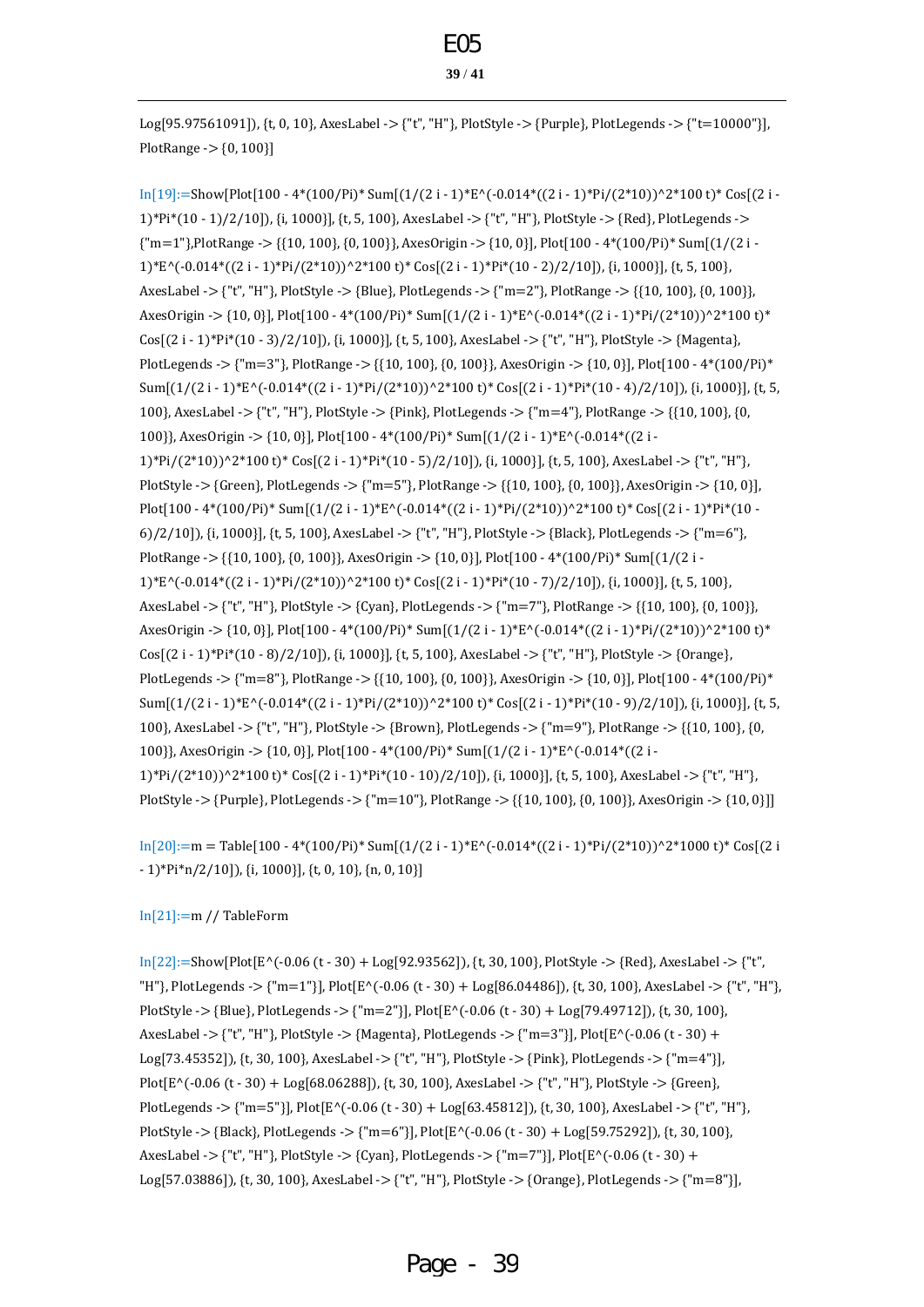Plot[E^(-0.06 (t - 30) + Log[55.38306]), {t, 30, 100}, AxesLabel -> {"t", "H"}, PlotStyle -> {Brown}, PlotLegends -> {"m=9"}], Plot[E^(-0.06 (t - 30) + Log[54.82654]), {t, 30, 100}, AxesLabel -> {"t", "H"}, PlotStyle -> {Purple}, PlotLegends -> {"m=10"}], PlotRange -> {0, 100}]

In[23]:= Show[Plot[100 - 4\*(100/Pi)\* Sum[(1/(2 i - 1)\*E^(-0.014\*((2 i - 1)\*Pi/(2\*10))^2\*100 t)\* Cos[(2 i - 1)\*Pi\*(10 - 1)/2/10]), {i, 1000}], {t, 10, 30}, AxesLabel -> {"t", "H"}, PlotStyle -> {Red}, PlotLegends -> {"m=1"},PlotRange -> {{10, 100}, {0, 100}}, AxesOrigin -> {10, 0}], Plot[100 - 4\*(100/Pi)\* Sum[(1/(2 i - 1)\*E^(-0.014\*((2 i - 1)\*Pi/(2\*10))^2\*100 t)\* Cos[(2 i - 1)\*Pi\*(10 - 2)/2/10]), {i, 1000}], {t, 10, 30}, AxesLabel -> {"t", "H"}, PlotStyle -> {Blue}, PlotLegends -> {"m=2"}, PlotRange -> {{10, 100}, {0, 100}}, AxesOrigin -> {10, 0}], Plot[100 - 4\*(100/Pi)\* Sum[(1/(2 i - 1)\*E^(-0.014\*((2 i - 1)\*Pi/(2\*10))^2\*100 t)\* Cos[(2 i - 1)\*Pi\*(10 - 3)/2/10]), {i, 1000}], {t, 10, 30}, AxesLabel -> {"t", "H"}, PlotStyle -> {Magenta}, PlotLegends -> {"m=3"}, PlotRange -> {{10, 100}, {0, 100}}, AxesOrigin -> {10, 0}], Plot[100 - 4\*(100/Pi)\* Sum[ $(1/(2 i - 1)*E^(0.014*((2 i - 1)*Pi/(2*10))^2*100 t)*Cos[(2 i - 1)*Pi*(10 - 4)/2/10]),$  {i, 1000}], {t, 10, 30}, AxesLabel -> {"t", "H"}, PlotStyle -> {Pink}, PlotLegends -> {"m=4"}, PlotRange -> {{10, 100}, {0, 100}}, AxesOrigin -> {10, 0}], Plot[100 - 4\*(100/Pi)\* Sum[(1/(2 i - 1)\*E^(-0.014\*((2 i - 1)\*Pi/(2\*10))^2\*100 t)\* Cos[(2 i - 1)\*Pi\*(10 - 5)/2/10]), {i, 1000}], {t, 10, 30}, AxesLabel -> {"t", "H"}, PlotStyle -> {Green}, PlotLegends -> {"m=5"}, PlotRange -> {{10, 100}, {0, 100}}, AxesOrigin -> {10, 0}], Plot[100 - 4\*(100/Pi)\* Sum[(1/(2 i - 1)\*E^(-0.014\*((2 i - 1)\*Pi/(2\*10))^2\*100 t)\* Cos[(2 i - 1)\*Pi\*(10 -6)/2/10]), {i, 1000}], {t, 10, 30}, AxesLabel -> {"t", "H"}, PlotStyle -> {Black}, PlotLegends -> {"m=6"}, PlotRange -> {{10, 100}, {0, 100}}, AxesOrigin -> {10, 0}], Plot[100 - 4\*(100/Pi)\* Sum[(1/(2 i - 1)\*E^(-0.014\*((2 i - 1)\*Pi/(2\*10))^2\*100 t)\* Cos[(2 i - 1)\*Pi\*(10 - 7)/2/10]), {i, 1000}], {t, 10, 30}, AxesLabel -> {"t", "H"}, PlotStyle -> {Cyan}, PlotLegends -> {"m=7"}, PlotRange -> {{10, 100}, {0, 100}}, AxesOrigin -> {10, 0}], Plot[100 - 4\*(100/Pi)\* Sum[ $(1/(2 i - 1)*E^(-0.014*((2 i - 1)*Pi/(2*10))^2*100 t)*$ Cos[(2 i - 1)\*Pi\*(10 - 8)/2/10]), {i, 1000}], {t, 10, 30}, AxesLabel -> {"t", "H"}, PlotStyle -> {Orange}, PlotLegends -> {"m=8"}, PlotRange -> {{10, 100}, {0, 100}}, AxesOrigin -> {10, 0}], Plot[100 - 4\*(100/Pi)\* Sum[ $(1/(2 i - 1)*E<sup>*</sup>(-0.014<sup>*</sup>((2 i - 1)*Pi/(2*10))<sup>*</sup>2*100 t)*Cos[(2 i - 1)*Pi*(10 - 9)/2/10]),$  {i, 1000}], {t, 10, 30}, AxesLabel -> {"t", "H"}, PlotStyle -> {Brown}, PlotLegends -> {"m=9"}, PlotRange -> {{10, 100}, {0, 100}}, AxesOrigin -> {10, 0}], Plot[100 - 4\*(100/Pi)\* Sum[(1/(2 i - 1)\*E^(-0.014\*((2 i - 1)\*Pi/(2\*10))^2\*100 t)\* Cos[(2 i - 1)\*Pi\*(10 - 10)/2/10]), {i, 1000}], {t, 10, 30}, AxesLabel -> {"t", "H"}, PlotStyle -> {Purple}, PlotLegends -> {"m=10"}, PlotRange -> {{10, 100}, {0, 100}}, AxesOrigin -> {10, 0}], Plot[E^(-0.06 (t - 30) + Log[92.93562]), {t, 30, 100}, PlotStyle -> {Red}, AxesLabel -> {"t", "H"}], Plot[E^(-0.06 (t - 30) + Log[86.04486]), {t, 30, 100}, AxesLabel -> {"t", "H"}, PlotStyle -> {Blue}], Plot[E^(-0.06 (t - 30) + Log[79.49712]), {t, 30, 100}, AxesLabel -> {"t", "H"}, PlotStyle -> {Magenta}], Plot[E^(-0.06 (t - 30) + Log[73.45352]), {t, 30, 100}, AxesLabel -> {"t", "H"}, PlotStyle -> {Pink}], Plot[E^(-0.06 (t - 30) + Log[68.06288]), {t, 30, 100}, AxesLabel -> {"t", "H"}, PlotStyle -> {Green}], Plot[E^(-0.06 (t - 30) + Log[63.45812]), {t, 30, 100}, AxesLabel -> {"t", "H"}, PlotStyle -> {Black}], Plot[E^(-0.06 (t - 30) + Log[59.75292]), {t, 30, 100}, AxesLabel -> {"t", "H"}, PlotStyle -> {Cyan}], Plot[E^(-0.06 (t - 30) + Log[57.03886]), {t, 30, 100}, AxesLabel -> {"t", "H"}, PlotStyle -> {Orange}], Plot[E^(-0.06 (t - 30) + Log[55.38306]), {t, 30, 100}, AxesLabel -> {"t", "H"}, PlotStyle -> {Brown}], Plot[E^(-0.06 (t - 30) + Log[54.82654]), {t, 30, 100}, AxesLabel -> {"t", "H"}, PlotStyle -> {Purple}], PlotRange -> {0, 100}]

 $\text{In}[24]:=\text{Plot3D}[100 - 4*(100/\text{Pi})^* \text{Sum}[(1/(2 i - 1)^* \text{E}^*(-0.02*((2 i - 1)^* \text{Pi}/(2^* 500))^{\wedge}2^* 200000t)^* \text{Cos}[(2 i - 1)^* \text{E}^*(-0.02*((2 i - 1)^* \text{E}^*(-0.02))$ 1)\*Pi\*(500 - m)/2/500]), {i, 1000}], {t, 1, 10}, {m, 0, 500}, AxesLabel -> {"t", "m", "H"}, PlotRange -> {0, 100}]